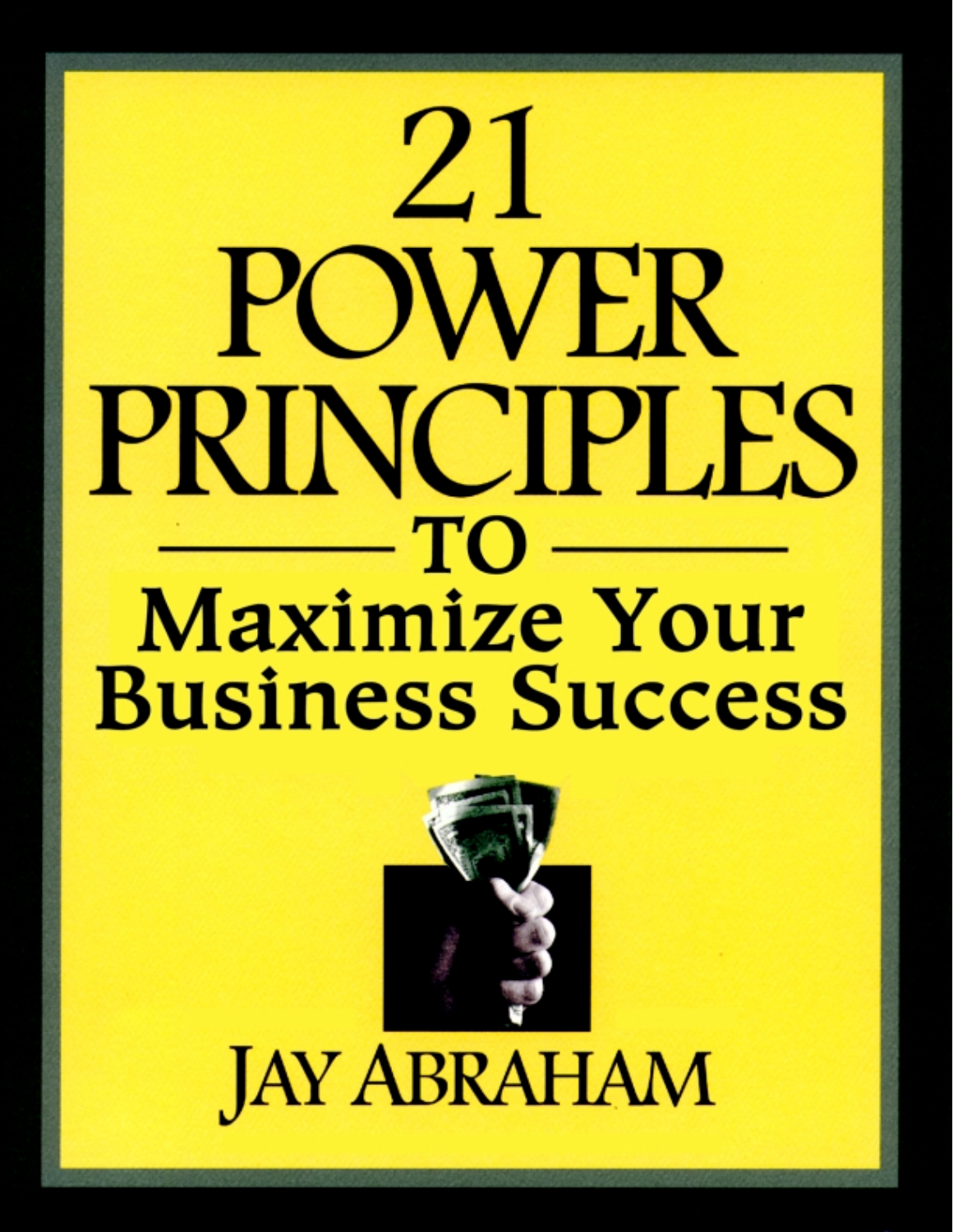## **21 Power Principles of Business Builders Who Get Rich**

#### **By Jay Abraham**

#### **Before we begin…a word from Jay**

There are 21 "Power Principles" in this report and, while each one has a dynamism of its own, all of them have a common theme:

They are designed to help you put more cash and more customers in your business!

And I can assure you that my Power Principles will do just that. For almost 25 years, I have used them to help thousands of businesses jump-start their sales and profits  $-$  in many cases overnight and, in some cases, on a scale that is truly mind-boggling.

The Principles aren't theoretical. They are all practical techniques of proven value and wide applicability. They can be used successfully by the smallest "Mom and Pop" store, or by a megacorporation. Whether you are a dentist or a designer, a "captain of industry" or the struggling owner of a start-up business, these "21 Principles" can do for you what they have done for so many others:

…help you rise to new levels of business and personal success.

Web Site: http:// www.abraham.com E-Mail: apgi@abraham.com Voice: 1(800) 635-6298

 Contact: Abraham Publishing Group, Inc. P.O. Box 3289 Rolling Hills Estates, CA 90274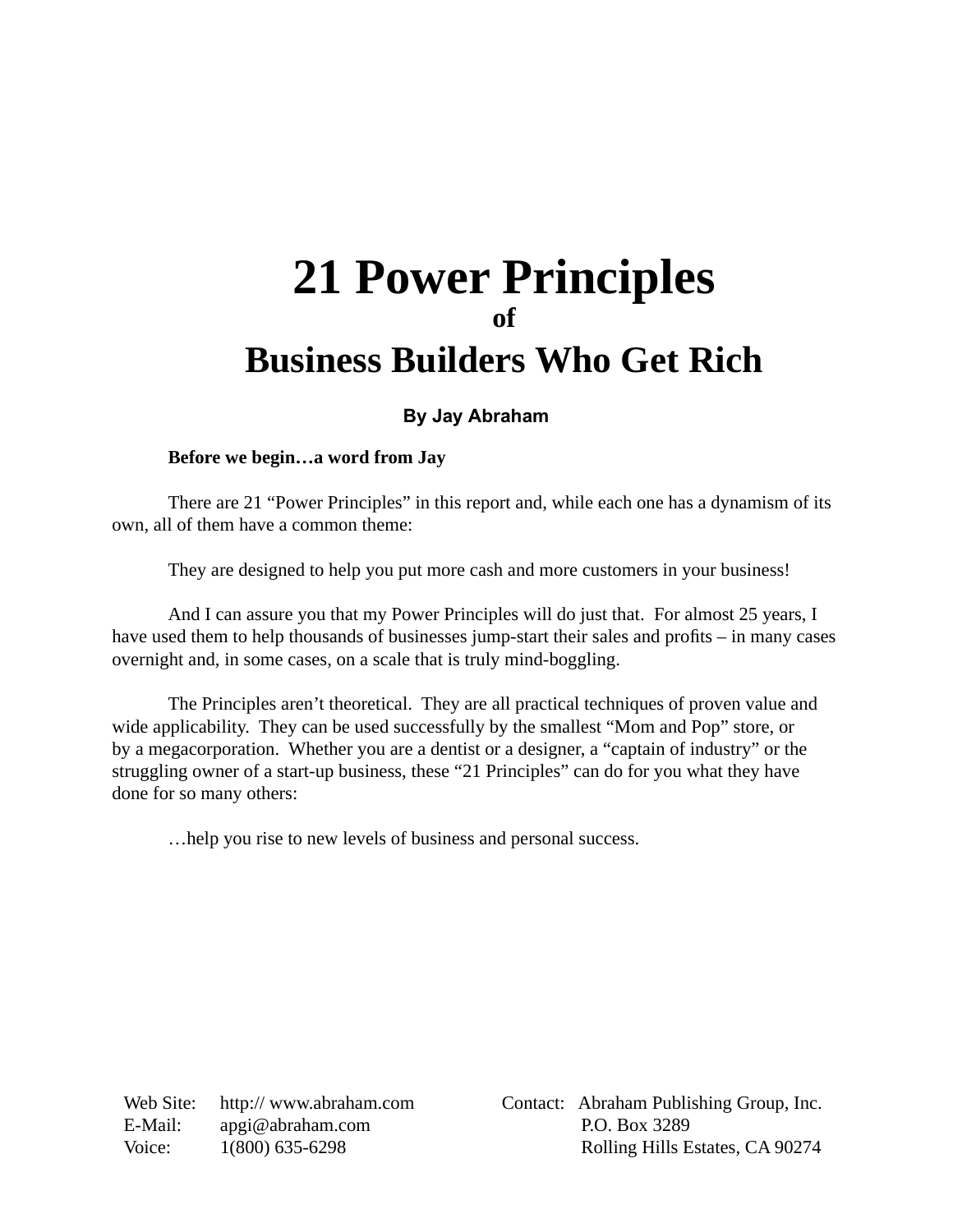## **Power Principle Number One:**

#### **Don't Keep Your Customers From Buying!**

My 24 years of experience in advising business owners and professionals has taught me a shocking truth: Most owners put limits on the amount of business that their customers want to do with them.

It doesn't happen by design, of course, but it might as well happen by design, because the fallout is every bit as devastating. Countless numbers of profitable sales that *could* be made are **not** made, countless numbers of customers are denied the opportunity of receiving full, satisfying service, and countless numbers of opportunities for business growth and personal fulfillment are squandered.

I have seen that happen many times. Fortunately, I've been able to keep my business clients from falling into that trap. And that's why I'm putting this special report in *your* hands at this time.

I don't want *you* to miss a single opportunity to draw closer to the customers you already have, and to do more business with them! **Those customers are your greatest asset.** They are also an asset you can immediately leverage, simply by creating more opportunities for them to buy from you – and to buy more frequently. The dynamics of that process are what I call the "21 Power Principles." Let's take a closer look at Principle Number One – letting customers

#### **Make 'em Offers They Can't Refuse**

The easiest way to make customers an offer they absolutely can't resist is to guarantee them a result they absolutely want.

Tell them that even if they get that result and it's not everything they want, you're the one who will take the loss on it, not them. That's "risk reversal."

The second way is a process called "future pacing." That's the process that takes people forward to experience what their life will be like once they have your product or service in hand.

Keep in mind you're not really selling a product or service. You're selling a result, a benefit, an outcome, and advantage, a protection, an improvement or prestige.

Let's say I am trying to sell you my landscaping service. I would paint a future word picture for you – I'd have you driving home to a lush, handsome, really rich-looking lawn with shrubbery and gates that opened and you drove in! And there was this beautiful section of gorgeous flowers, butterflies and bees. And your kids were running around in there. Just beautiful.

And you could sit out there in the twilight between the time you got home at dinner and read the paper and relax and sort of escape all of the insanity of the day. And over weekends, you could sit there and you could basically tinker in the garden and it would be very relaxing. It would connect you with nature. Do you see what I'm saying?

Take your customer forward to what it will be like.

Then tie it in with risk reversal. If your customer says, "It certainly sounds good, but what if it doesn't happen?" -

You'll respond, "Well, if it doesn't happen, I'm the one who will absorb the loss, not you. If you fail to achieve at least this minimum outcome, I don't expect you to keep my product. I won't consider the purchase binding on your part. I won't consider the transaction complete. And, I'll expect to either work with you longer or return your money or return whatever part of your money you think is fair."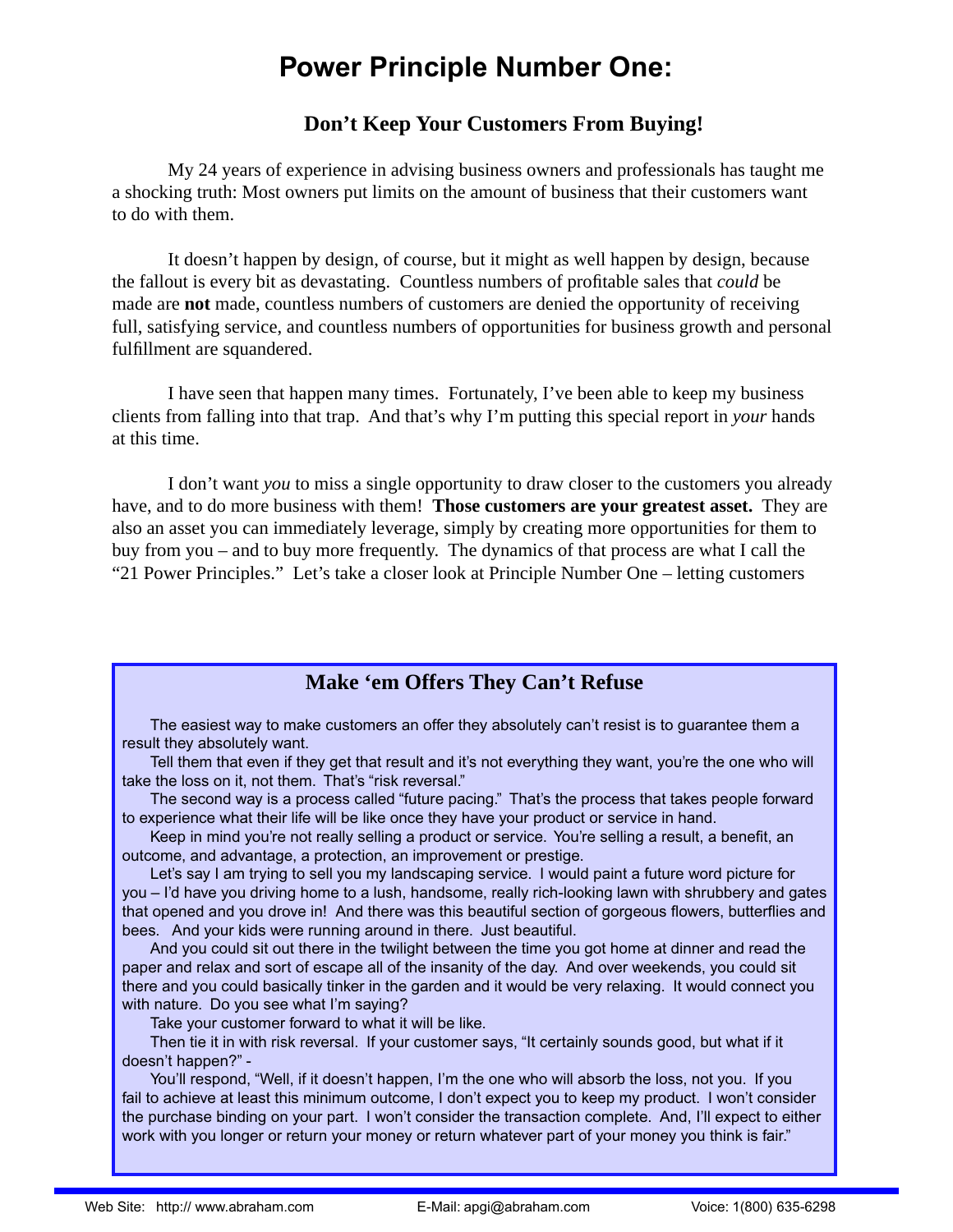buy as much as they want to buy:

#### **There Are Just Three Ways to Grow a Business**

You can find new customers, or...you can have your current customers buy more frequently from you…**or**…you can give your current customers more opportunities to increase the size of the purchases they make.

When a business falls into the unwitting habit of limiting its own sales, it's almost always because the owners have been looking at their marketing methods through a tunnel, instead of through a funnel.

Business A offers its customers too few choices, at too few price points.

Business A's owner fails to realize that customers would buy more if given the chance – and buy more frequently!

My point is that dynamic business growth can't flow out of a stodgy, **linear** strategy. You have to think in **geometric** terms.

Let me give you an example:

Let's say that you're running a small business or practice that you inherited from your father. He did virtually all of his advertising in the Yellow Pages. And, when you took over, you continued the tradition. Result: The business is doing so-so, and you and a handful of employees are taking modest incomes out of it.

But, down the street, a competitor is getting ready to eat you up! He's in the very same business that you are but, unlike you, he is talking to his customers through more than one megaphone, talking to them often, and offering them more than just one or two unimaginative purchasing options!

Your competitor realizes that if he remains creatively alert, there is almost no limit to how much his existing customers will buy from him! So, he keeps the dialogue going, and tests and retests sales messages. He's not afraid to try anything: TV, direct mail – any available marketing medium. And he's done something else – something that I want you to do right now:

*Figure out what a customer is worth to you over a purchasing lifetime – the total,*  aggregate profit that each customer can gener*ate for you, minus all advertising, marketing and service expenses!*

If you've never run out those numbers, by all means do it soon. The exercise is technically known as reckoning an individual customer's "marginal net worth" – a bland and bookkeepy way of describing something that can be a stunning, eye-opening revelation. You will be astonished to learn just how much your customers are worth to you! *Consider this hypothetical example:*

The average new customer coming through the door brings in an average profit of \$75 on the first sale and repurchases three more times a year, in an average reorder amount of \$300 (each a gross profit of \$150 to the business). At that rate, and with an average patronage life of two years, every new customer is worth \$975! And, remember: We've been talking about people who are *already* customers – the ones who are known quantities, already in the computer database and on the mailing list! We haven't even gotten to the question of how to round up some brand new customers.

Many business people allocate money to "advertising" or "promotion" or "selling expenses." But there's no basis for that.

It's a conjecture-based decision by someone saying, "I'm going to spend 5% of sales on advertising, or \$20,000 a month, or a quarter, or a year." Or, "I'm going to give my salesperson a \$2,000-a-month salary or draw against 3% of gross sales."

There is no real reason behind such figures. The moment you understand what you can afford to spend to acquire a new customer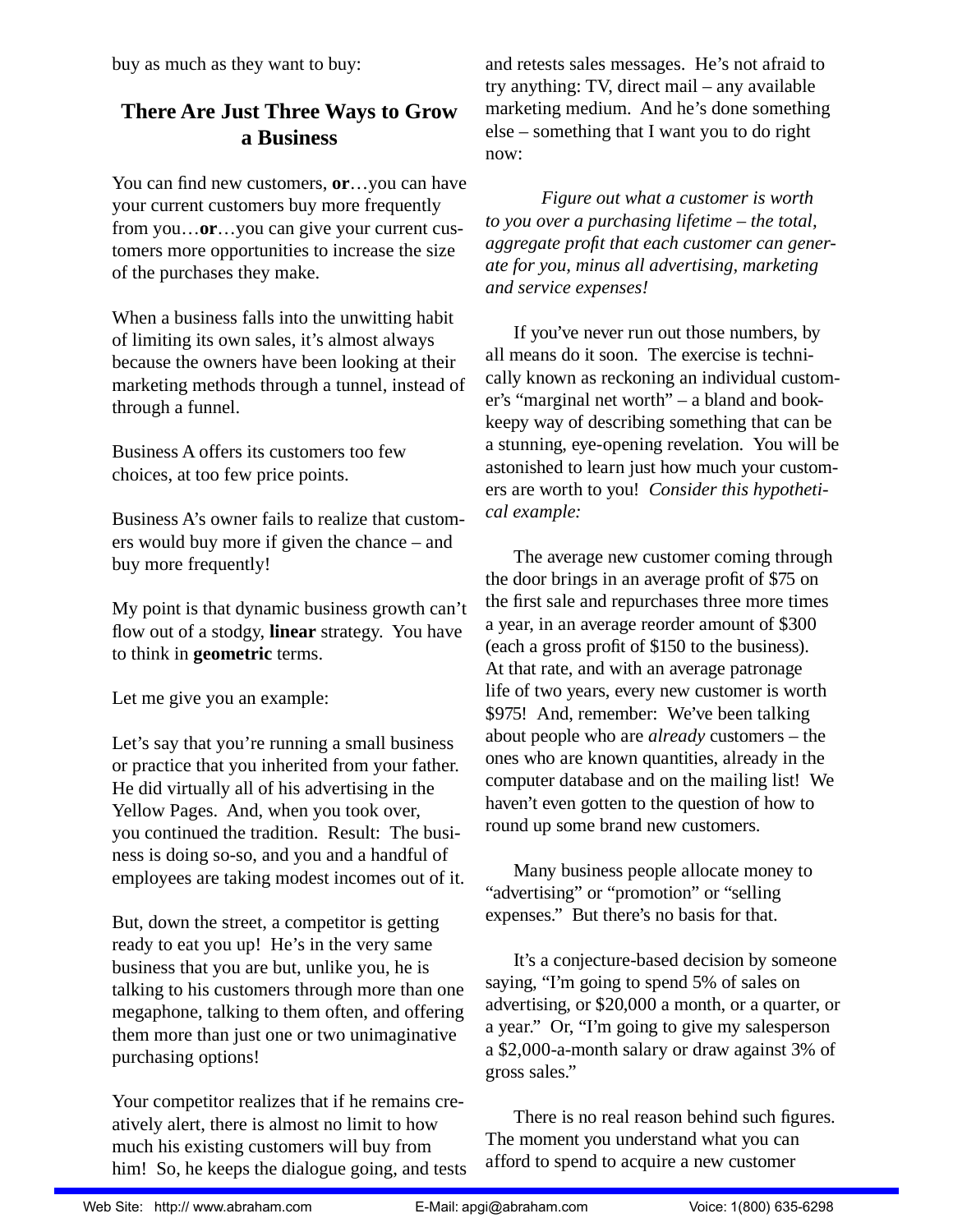based on what that customer will be worth to your business or practice in terms of profits in transaction one in year one, and in subsequent years, you will stop wasting money on advertising and start only investing in sales generated. Your waste factor will drop about 90%!

Once you know precisely how to quantify the marginal net worth of a customer, then you must work with the data. If you knew that a customer would be worth \$975, and it costs you \$30 to land him, then every \$30 you spend is worth \$975. You would be foolish not to increase your ad budget to produce more \$30-cost customers.

Theoretically, you could afford to spend up to \$975 to bring in a customer and still break even. In other words, your "allowable cost" for acquiring a customer could be as much as \$975 per customer.

Let me give you a specific example:

One gentleman I know went from \$1 million to \$5 million in sales. He never before understood "allowable cost." When he realized that after analyzing what a customer really could be worth to him  $-$  not just for the first sale, but how many sales on average, worstcase, he could expect to get in the useable life of a customer – he realized that he could spend three times as much as he was spending in order to acquire a new customer.

Once he realized that, he tripled his allowable acquisition budget. There is a difference between an advertising budget and an "acquisition" budget. A mind-set difference. Advertising is speculative. It's wasteful; it's unpredictable.

Allowable costs tied into acquisition budget means you know that you can spend money to acquire customers up to a certain minimum allowable figure per customer generated. My friend did that and all of a sudden his business quintupled.

your goal is just to advertise, but you understand that your purpose is as long as you can buy a customer for less than X dollars, you can buy customers all day long. While your competitors stop running ads because their ads don't work, based on the money they arbitrarily allocate, you can keep running ads for months and months, you can go into all kinds of other publications they couldn't begin to afford to run advertising in, because you understand what's allowable and what isn't.

I ultimately want you to spend less to acquire each customer, so why am I trying to get you to spend more? Because this is the most lucrative short-term way to get more starter customers. After a while, you can start slashing your cost per acquisition, which may take a few months.

The concept of marginal net worth is the total aggregate profit of an average customer over the lifetime of his/her patronage – including all residual sales – less all advertising, marketing, and product or service fulfillment expenses.

Let's say the average new customer coming in your front door brings you an average profit of \$75 on the first sale. He/she repurchases three more times a year, with an average reorder amount of \$300, and on each \$300 reorder you make \$150 gross profit.

Now, with the average patronage life lasting two years, every new customer is worth \$975.

I arrived at the \$975 by adding the \$75 initial profit to the three additional purchases per year (at \$150 profit per purchase) times the two years they remain a customer.

If you haven't calculated your marginal net worth yet, here are the steps to follow:

**Step 1:** Calculate your average sale and your average profit per sale.

**Step 2:** Compute how much additional profit a customer is worth to you by determin-

In other words, if everyone else thinks that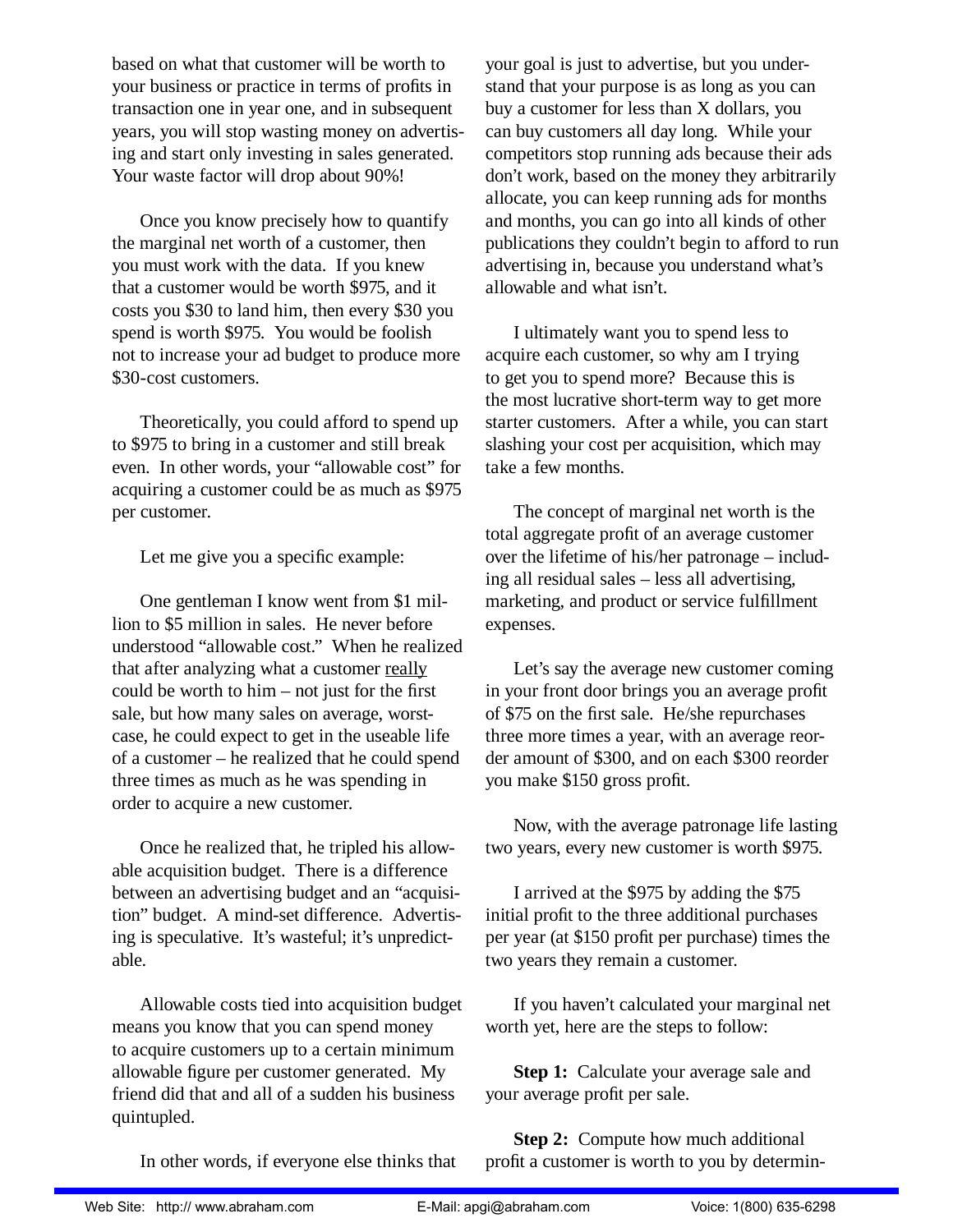ing how many times he or she comes back. Be conservative.

**Step 3:** Compute precisely what a customer costs by dividing your marketing budget by the number of customers it produces.

**Step 4:** Compute the cost of a prospect the same way.

**Step 5:** Compute how many sales you get for so many prospects (that's the percentage of prospects who become customers).

**Step 6:** Compute the marginal net worth of a customer by subtracting the cost to produce (or convert) a customer from the profit you expect to earn from a customer over the lifetime of patronage.

My advice? Grow your business by doing more business with the customers you've got right now. Offer these wonderful people who have already proven their loyalty to you, more product or service choices, more price options, and more combinations. Remember the retailing formula at Christmastime:

*"We can sell you the gift item as is. Or, we can wrap it for you, ship it for you and – once it's been delivered – call the recipient for you to make sure they're happy!"*

A sale can often be upgraded simply by suggesting an affinity item. An "add-on." Golf shirts with golf clubs. A special carrying case for a camcorder. A tackle box with a new surfing rod. A year's supply of copy paper with a new copying machine. The opportunities in add-ons and "upselling" are massive. They can bring you exponential business growth.

## **Power Principle Number Two:**

#### **Use Test Marketing to Maximize Your Sales Results**

It is absolutely amazing what you can learn from testing and retesting something as simple as a headline. I have seen a single word change in a headline make the difference between \$50,000 in sales and \$250,000! That happened with an ad for rare coins that ran in The Wall Street Journal.

I want you to adopt that same inquisitive mind-set: Never stop probing for customer response. It's your money that's being spent, and a \$500 ad is going to cost you \$500, whether you get 50 responses out of the ad, or 500.

If you buy two display ads in a newspaper, and one pulls better than another, try to figure out why. What action did the two ads urge the reader to take? What words were used in the all-important headline? On what page did each ad appear, and on what days?

#### Something else, too:

After your analysis tells you which basic offer, headline and copy worked best – giving you the greatest amount of business – then see if you can improve on it!

Get the picture? Test and retest, whatever medium you use to get your message to the public. Continuous improvement in advertising copy is one of the quickest ways to leverage marketing.

Simply by comparing the variables in every ad, sales letter, promotional offer and sales pitch, you will increase the efficiency of your marketing dollars and increase your profitability. *You'll also lower your selling expense*.

So, test one price against another (or two or three others). Or add a guarantee, and see how your results with a guarantee look when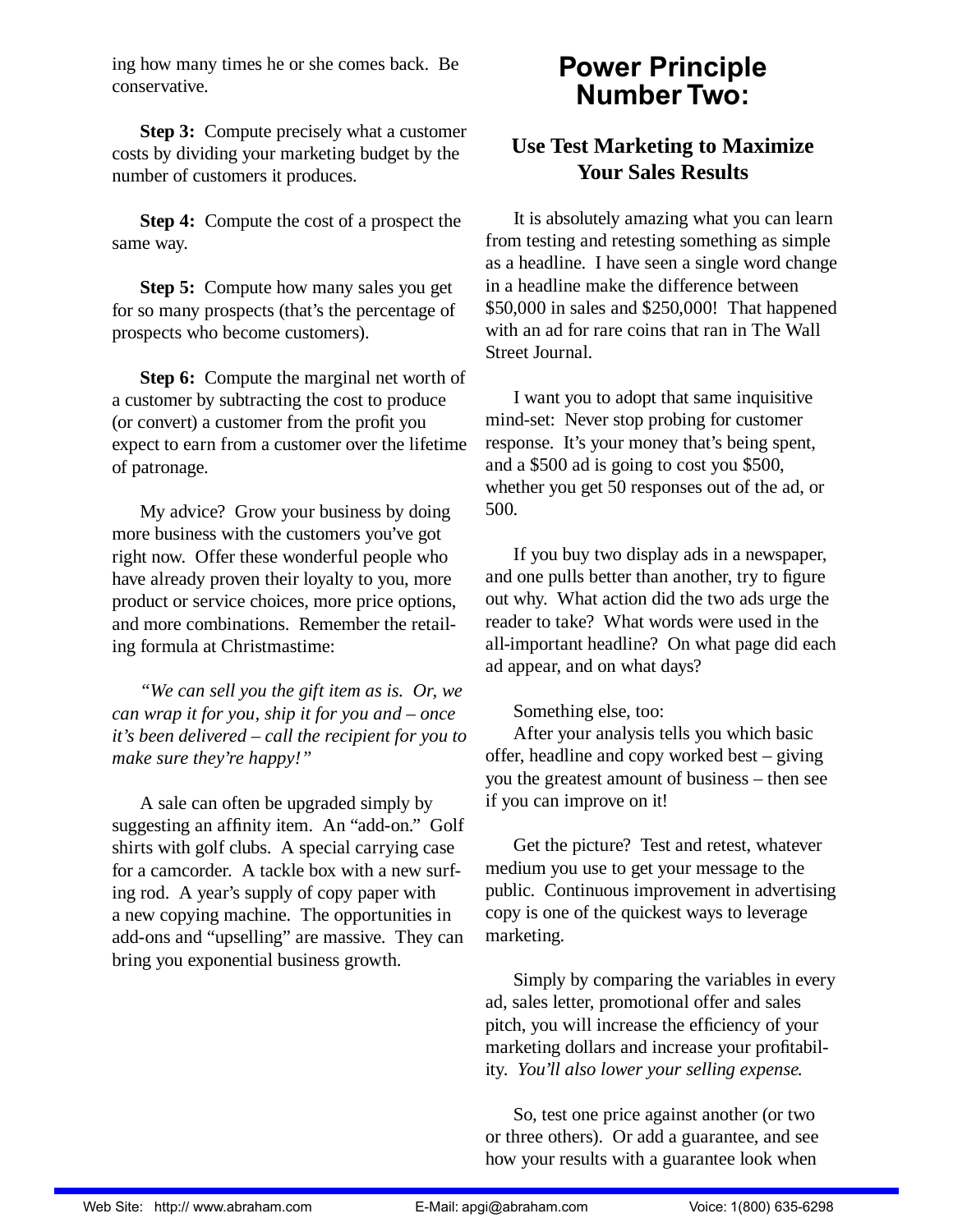compared to results *without* a guarantee. Test one advertising vehicle against another. If you use display advertising, test one size against another.

There are many factors in the total mix of your marketing program. Each step of the way, variations of each component should be crosstested. (For more on high-impact headlines, see my bonus publication "*37 Million-Dollar Headlines*.")

It's also important to test for the "right" price. Different prices for identical products sometimes outperform each other by huge margins. I've seen \$295 outpull \$195 on some offers, and \$19 outpull \$25 by 300%.

I don't know why that happens, frankly, which is why I encourage you to test and retest. It's the only way to find the "right" price. You will be simply astonished at the difference in profit and total orders that one price can produce over another. Always, let the market tell you the correct price, don't try to guess the price as it could cost you significant revenues.

## **Power Principle Number Three:**

#### **Build and Profit From a "USP"**

What sets your business or professional practice apart form others in the same field? And, more to the point, what is truly unique about your business – something "special," something that your main competitor simply can't offer or doesn't offer?

Price? Durability of product? Convenient hours? Great post-purchase service? Whatever it is, make sure that this unique quality (we'll call it your Unique Selling Proposition, or "USP") is at the heart of all your marketing efforts. For, unless it is, you'll be needlessly forfeiting the use of one of the most powerful sales weapons at the disposal of any business: *uniqueness.*

The number of possible USPs is virtually limitless, but once you have yours nailed down – and have made it the foundation of your marketing – proactively defend yourself by making sure that any promises you make on the basis of your USP are always fulfilled.

*For example*: Don't promise speedy service unless you can unfailingly give your customers speedy service. (That was the winning cachet of FedEx – "When It Absolutely Must Be On Time.") And don't promise a wide range of choices if you have only one or two items in stock.

My point is that customers will hold you to your promises, even if they don't say a word upon learning that you're "out" of something, or that you "can't ship until Tuesday because the truck's in the shop." Customers expect promises to be kept. They want results. They have absolutely no interest in your truck or its troubles.

If you disappoint the strong, "silent" typecustomers enough times, they'll simply take their business somewhere else!

You don't want that to happen to you, and neither do I.

If you need some help in identifying your own particular "USP", try this little exercise:

On a sheet of paper, write down this sentence:

"Most businesses in my industry do  $\frac{1}{2}$ . But what we do is  $\frac{1}{2}$ .

As the blank spaces suggest, I want you to write in whatever it is that sets you apart from others in your same line or field of practice  $$ what you do that they don't or can't do. That's your Unique Selling Proposition. It may be that you have a trade-in program that no other company offers. Or perhaps you serve a specific age group that other businesses ignore. The important thing is to recognize that unique strength, and then to use it!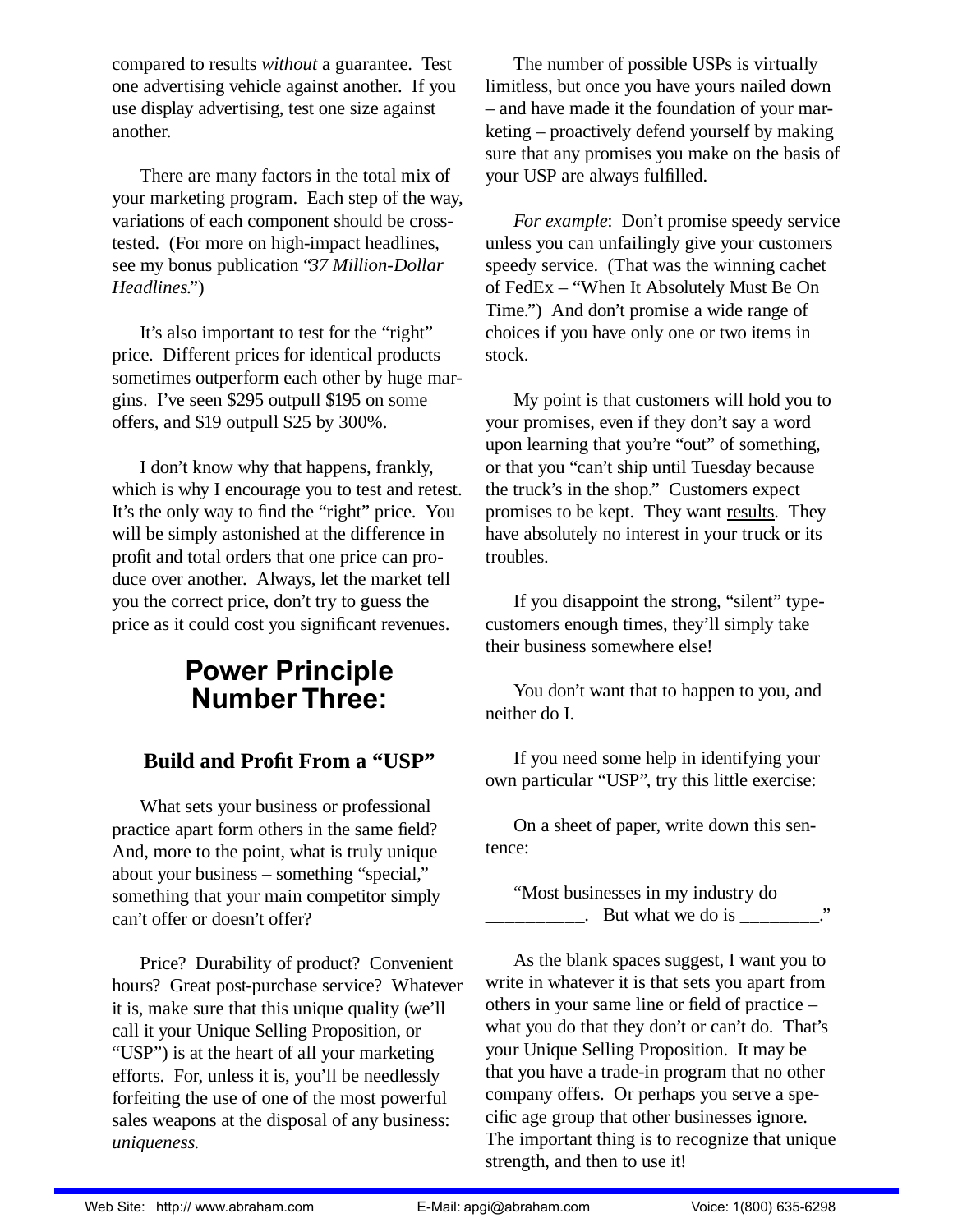## **My List of 10 Deadly Sins**

#### *And How Avoiding Them Can Make Your Business Almost Divinely Profi table*

Sin #1) **Failing to Test:** If you don't test prices, headlines, advertising copy, radio/TV spots and verbal sales messages, you won't know what the market wants, or what it will pay. You're just guessing – which can be disastrous. Tomorrow, I urge you to have your salespeople try different pitches and differently priced offers, then review how they do, one test against the other. If you find a new twist that outcloses an old one by 25% - 50%, have all your reps use that approach until you can test and compare even more – and potentially better – possibilities!

Sin #2) **Running Institutional Ads:** Institutional ads are a sheer waste of money, because they don't direct the reader, viewer or listener to any intelligent action or buying decision. Direct response advertising, on the other hand, makes a complete case for the company, product or service. It overcomes sales objections. It answers all major questions. And it promises results, backing up the promise with a risk-free warranty or money-back guarantee.

Sin #3) **Not Stressing Uniqueness**. Most successful businesses and professional practices are built around a single USP, or "Unique Selling Proposition." It might be reliable post-purchase service, super fast delivery, convenient hours – or something else. Think about what it is that sets you apart from your competitors, and then make that "USP" the engine that drives all of your marketing and advertising efforts.

Sin #4) **Not Having Back-End Sales**. The back end is vital to any business. If you can induce new customers/clients/patients to buy a similar product or service from you within 45 days, you double the value of the customer. All of a sudden you're far into profit, instead of what initially was probably a net loss.

Sin #5) **Failing to Address Customer Needs**. By communicating with your customers (and making sure that your employees do the same thing), find out what it is that people need/want most – and then make sure you satisfy that need. If it's the lowest possible price, give them that. If you don't genuinely fill the needs you purport to fill, your customers will soon abandon you.

Sin #6) **Failing to Educate**. Your customers and prospects won't understand or appreciate a bargain, service or benefit unless you point it out to them. Example: If you're overstocked with widgets, advertise that fact (admitting your mistake) and then explain why the widgets are valuable, how they can be used, and how you are willing to let them go at a major market discount to 1) either your best customers, or 2) first-time customers, or 3) people who are willing to make an additional purchase.

Sin #7) Making Customers Work Too Hard. How easy is it to find things in your store? How helpful are your telephone operators when a customer, client or patient calls with a question? How easy is it to order from your business by mail?

Sin #8) **Failing to Explain Why**. Whenever you make an offer, ask for a sale, run an ad, or offer a product or service for sale at a specific price, always explain why. For example, why can your salespeople handle my purchase better than someone else? Why can you beat your competitors on price? The more believable and plausible your reasons, the more compelled I will be to favor you with my patronage.

Sin #9) Giving Up Too Soon on What Works. I find that business people get tired of their advertising and marketing campaigns long before the marketplace tires of them. If you fell into this business "sin," you might call off an advertising campaign that was working and replace it with something that hadn't proved itself and, in fact, might flop. Test different concepts and approaches, but never abandon your "control" (i.e., best performer) until you find something that pulls better.

Sin #10) **Forgetting Who Your Customer Is**. Always send your sales messages to the people who are your primary prospects. If you want to reach people over 45, for example, your ad's headline should say, "If you are 45 or over...etc." Scrupulously avoid headlines and ads that are nonspecific or abstract.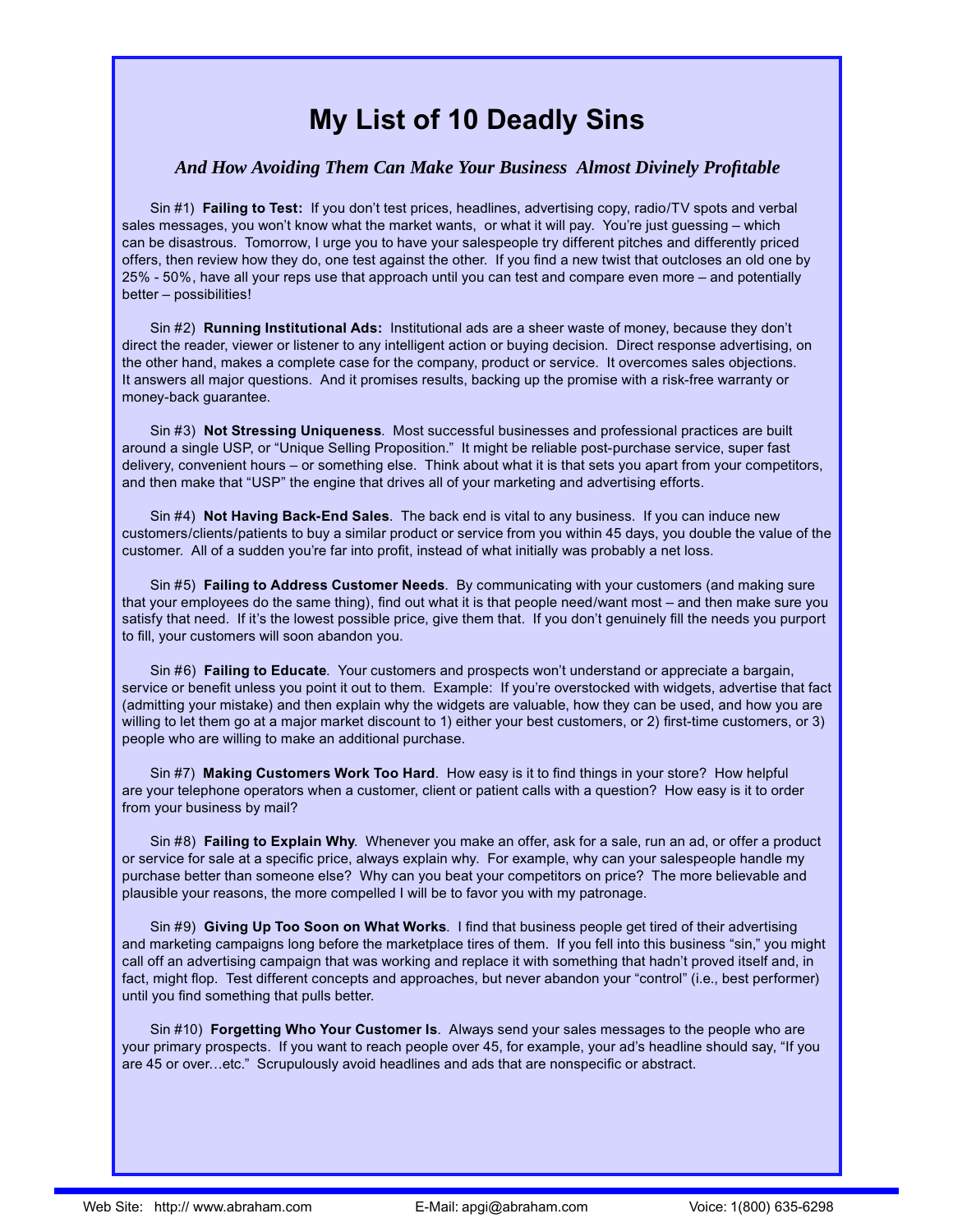## **Power Principle Number Four:**

#### **Grow Through Endorsements**

You might hesitate to request endorsements from you best clients, patients or customers, but please don't be bashful about doing it! An endorsement can be a powerful business booster, particularly when the person doing the endorsing is well known and respected by the people who read or hear what he or she has to say. Your endorser doesn't have to be a famous general, a film star, or a university president to command respect; someone who is "visible" in your community's business life will do just fine!

Also, the endorsement's wording doesn't have to be (in fact, *shouldn't* be) run-of-themill. It can say a lot more than "Jane runs a fabulous beauty salon, please drop by there and see for yourself." An endorsement can be creative, compelling – truly novel.

Endorsements can be presented through direct mail, TV, telemarketing or a simple personal letter. I use endorsements all the time to approach my new, potential clients  $-$  I find that it boosts response and lends instant credibility to a sales message.

Here's a real-life example: When a lawyer wanted more business, he approached his accountant and asked him to send a letter of endorsement to his (the accountant's) best clients.

The accountant readily agreed to do that. This is what the letter said:

"It's rare for me to write, much less to write about someone in another field. But I'm writing to tell you about my attorney, John Schmidlap, and to tell you about some of the fine things John has done for me." (At this point, the accountant mentioned several ways in which the lawyer's advice had saved him money. Then came this creative kicker-)

"Because I appreciate your loyalty to our accounting firm over so many years, I was thinking of sending you flowers for your office, or a gift box, but I decided that the noblest thing I could do for you is buy you an hour of my attorney's time! I've arranged to do that, and there's no charge or obligation for you to ever use him again. The session won't cost you a nickel, and you can use it to talk about any subject you want to discuss, whether it's a trust issue, a contract negotiation – or whatever. I can't recommend John enough. Here's his number. Just tell him that you're someone for whom I've purchased an hour of his time."

Now, *that's* an endorsement! One that worked very well, by the way. Most people who received the endorsement letter did in fact go to see attorney John Schmidlap, not once but several times! The lawyer's business increased dramatically, and the accountant's business benefited as well, through a referral percentage.

Referrals provided by your customers or clients can be another potent business builder  $-$  one that you'll find me discussing often in the pages of my monthly newsletter, *"Business Breakthroughs."*

Keep this in mind, too: Competitors can actually help you **grow your business**. Here's how:

Go to a competitor and show them that if they've lost a customer that, for all practicality, it's a sunk cost that they've written off. Tell them that if the customer doesn't want to buy from them, they can still make a profit by introducing the customer to you. Both sides win.

Go to your competitor and say, "Let me have a chance to access your inactive customers, not your new, active ones."

Or tell them, "Let me have one of your salespeople to call on your old customers to say, 'You didn't buy from us, we understand. We've done something to lose your goodwill, but we want to introduce you to somebody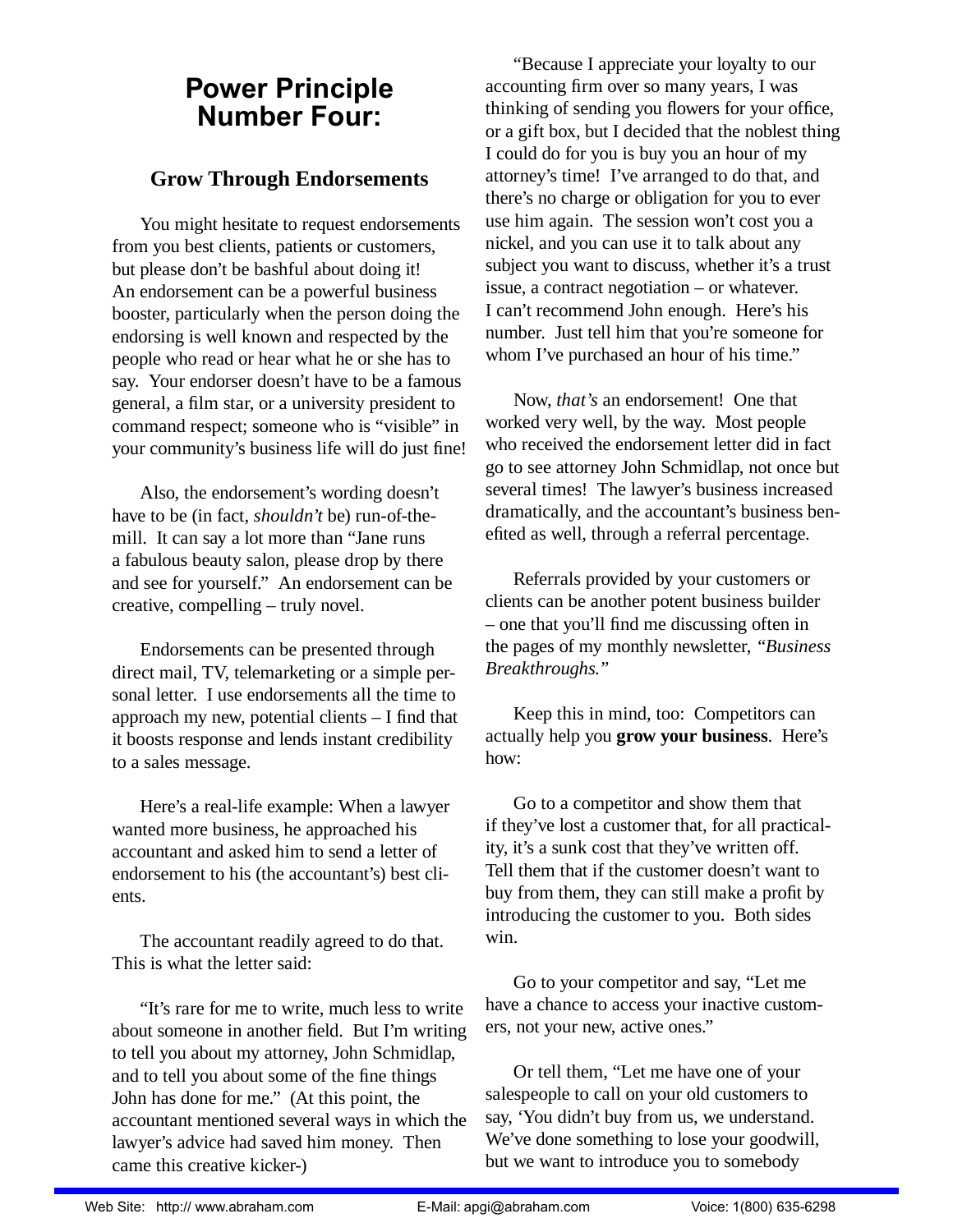we respect. We think that we're superior and superb, but if you don't want to do business with us, let us introduce you to the next best thing. We really respect these people.'"

If you do just that, the law of averages says that you're going to get 30% to 50% of those "old customers" to buy from you.

Pay the referring competitor as much as 100% of the first transaction. Show them that you could write them a check for tens of thousands of dollars, which they could use to pay off debt, to run ads to build themselves new customers, to pay themselves raises, to add to their facilities, or to hire salespeople.

After they get over the shock of a competitor wanting to do business with them, many of them will agree to your plan.

If they say no and tell you to take a wild leap, don't let that upset you.

Say to them, "I'd say the same thing if someone came to me with this proposition. But let me make a point: You've got a lot of lost assets. You spent thousands, or even millions of dollars to build them. These old customers are not buying from you now and they probably won't. Every week, every month, every year that you do nothing with them, it's a lost asset worth less and less. If you can convert a thousand of those 10,000 customers over to me – and I'm willing to pay you 100% of the first revenue – I can write you a check for \$20 or \$220 or \$2,000,020. How bad is that?"

## **Power Principle Number Five:**

#### **Reverse Risk to Put Your Sales in Forward Drive**

Reversing risk by offering a prospect your guarantee of anything they buy from you is a wonderful way to overcome "buyer hesitation." And, yet, an incredible number of smallbusiness owners and professional people are unwilling to assume full – and sometimes even *partial* – transactional risk.

That's shortsighted. It's also terribly unfair to customers. Look at it this way: If a business owner doesn't think enough of the products or services he sells to stand behind them, why should customers buy from him?

Why should they have to extend themselves and assume all the risk that the transaction involves?

By lifting risk from the buyer's shoulders and carrying it yourself, your sales proposition will be so much more powerful, appealing and embraceable that many more customers will break out of their shells and take advantage of your offer!

When companies use "risk reversal," it's not a rare thing for them to double and even triple their sales. A few customers will take advantage of your guarantee, to be sure, but so many more will buy that it will make refunds only a minor headache. And, even if you do get refund requests, it's not difficult to turn those complaints and requests into profits.

Skeptical about that last statement?

Then consider this:

I once signed a client whose main product was an item of poor quality. As a matter of fact, his returns on the item almost equaled his sales! He was in real, real trouble.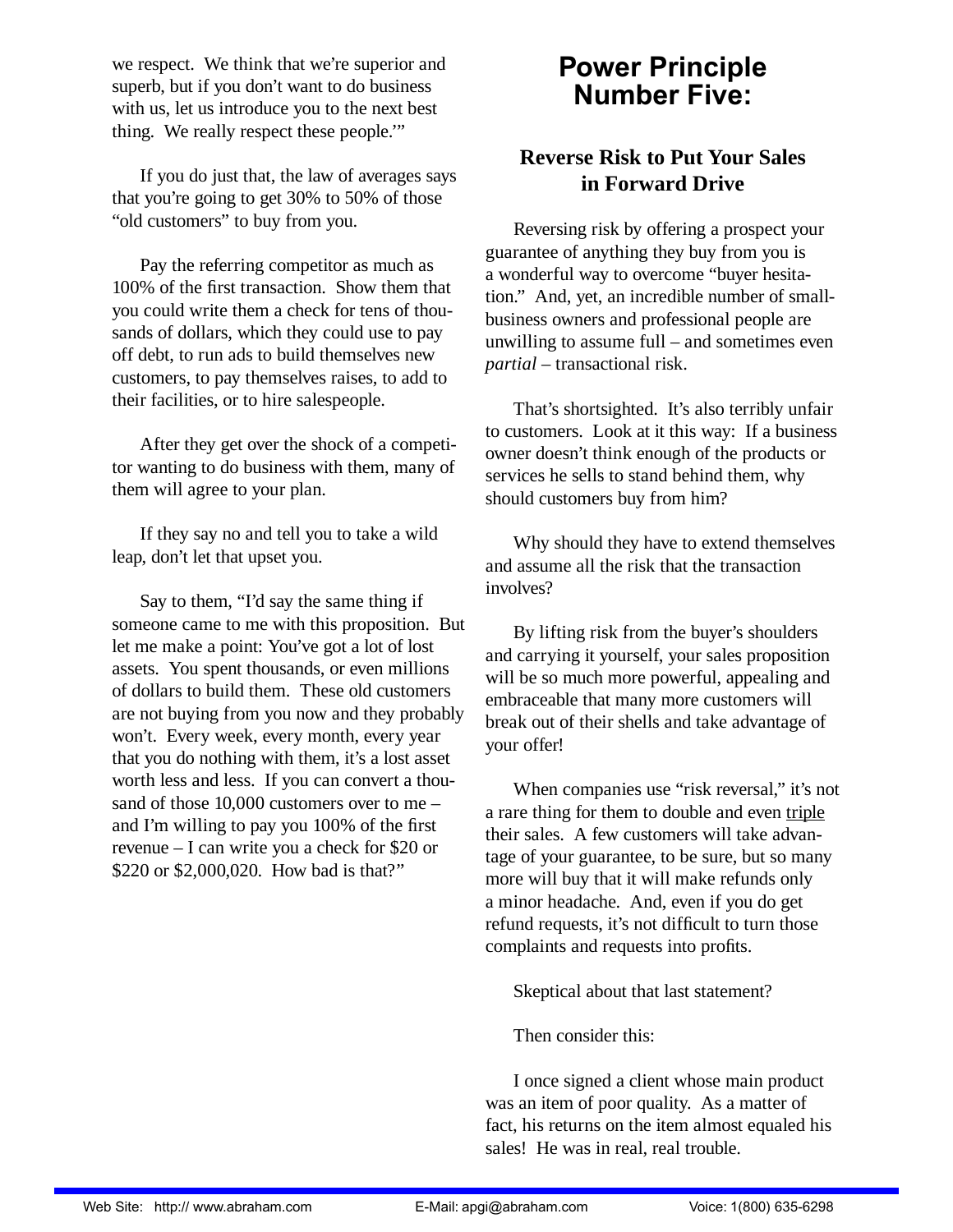Recognizing that fact, I crafted a letter that apologized unreservedly for the poor product quality and offered each person who had purchased one of the substandard items a big savings on some kindred products of good quality that we had picked up at incredibly low wholesale prices. We invited the customers to simply call and tell us which product, or products, they wanted.

The customers were assured that immediate shipment would follow, and that their account with us would be adjusted accordingly – refunding the difference, or billing their charge card the additional amount.

The customers *loved* us. They were able to dump a terrible purchase, and pick up some quality things they really wanted.

#### *Everybody – including my client – came out of that experience a winner.*

The standard guarantee is to offer customers their money back if they return the product within 30 days. A stronger guarantee is to let them try your product free of charge, billing them only after 30 days have expired. Stronger still is the "pay only if it validates" guarantee: The customer pays only if your product or service delivers them a value that is, say, five times the product price.

One client of mine, who does industrialscale carpet cleaning in a New England state, tied a skyrocket to his growth by using risk reversal. He talked a furniture chain into letting him test an offer of "lifetime" upholstery cleaning with each sale of their furniture pieces.

The effects were immediate and dramatic. Sales of furniture jumped, and my friend got all kinds of referral business and back-end sales in the process. He hadn't spent a dime of his own money on advertising (the furniture people worked the lifetime cleaning offer into their own ads.)

My friend told me that the fallout from that

strategy – one combining risk reversal, joint venturing, and (for him) the use of no-cost outside marketing – gave him more business in just three months than he had done all of the preceding year.

Sure, a few people may take advantage of your generous offer; many, many more will buy from you because of your guarantee. They will like the feeling of security and control that your guarantee gives them.

But if you still feel uneasy about offering customers a guarantee, ask yourself this question:

*"How many of my customers (clients or patients) openly express dissatisfaction with my product (or service) over a week's time? A month's time? A year's time?"*

If your product or service is of good quality, the figures should be low, even negligible. So, if your customers are generally satisfied, you have nothing to worry about! Offer a risk-free guarantee. One that is very clear as to what it means. For example: "If you encounter a problem with one of our machines, we will have a repairman at your house within 24 hours." Include the strongest pledge you can live up to, and stress it in your advertising.

### **Power Principle Number Six:**

#### **Make Top Quality a Top Priority**

Having just told you (Power Principle above) that horror story about my client and his problem product, you'll hardly be surprised to see me follow with this plea:

At all times strive for the highest possible quality in the products and services you sell – and also in the work of everyone who works for you! Be unrelenting on that score. If your widgets are great stuff, but your customer reps are impolite, indifferent or not constantly alert to new ways in which they can deliver value to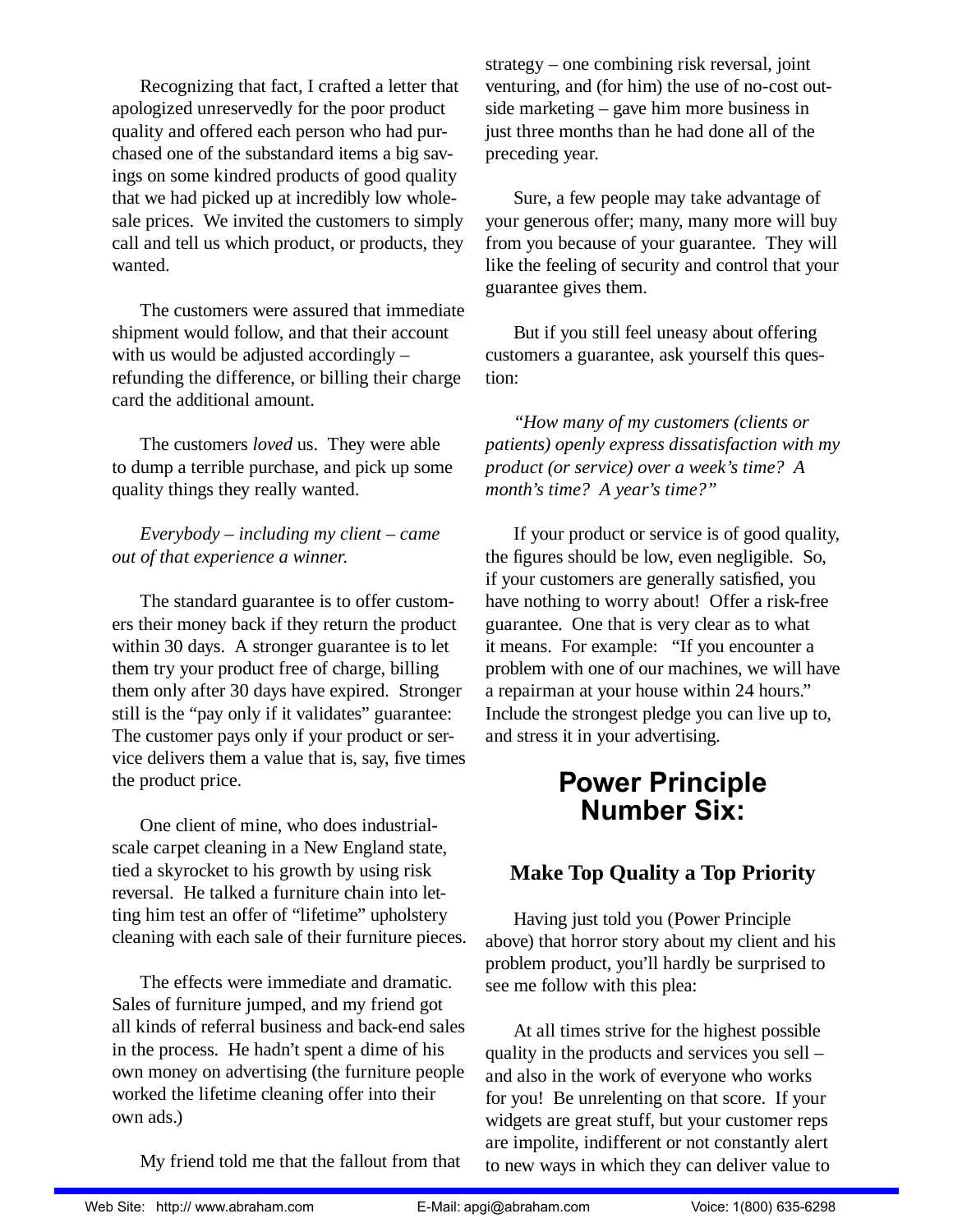your customers, then you've unwittingly created a "quality" gap in your business, and a sales beachhead for your competitors!

I hope that you will resolve to make "high quality" an integral part of your Unique Selling Proposition. In a marvelous book called "*The Start-Up Entrepreneur*," my former client, telemarketing expert Jim Cook, wrote that, to be a successful entrepreneur, "you must become a service and quality fanatic." Jim rated that above almost everything else on a 25-item list of the things that an individual should have to attain business success.

The only requirements that he rated ahead of quality were these two absolutely essential attributes:

- 1. You must develop the ability to see the needs and wants of others.
- 2. You must find a market gap.

The best marketing plan in the world will be quickly undermined by poor quality. Chances are your sales efforts will attract new customers, but most, if not all of them, will quickly leave you if their expectations aren't met.

Here's how I look at the issue of quality: If you sell a product, make it the best and most useful product you can create. If you sell a service, extend yourself to the absolute maximum.

*If you have a problem, resolve it as equitably and favorably in your customer's behalf as possible.*

When creating ads or promotions, put as much thought, effort and review into them as is humanly possible. When everything you do is top-of-the-line quality, you can't help but do better! You can write far more powerful ads and promotions because you've got so much more to build upon. Likewise, you can accrue infinitely more repeat and residual business because you'll have so many satisfied customers and referrals. And you'll feel so good about

yourself and what you're doing, that it will rub off in every contact you ever have with your customers, as well as your employees.

In fact, you'll start demanding so much more out of yourself that a business that may have once been boring will come alive with exciting, self-improved challenge and fulfillment.

*Starting today, right now, put maximum quality into every facet of your business. The payoff could be awesome*.

## **Power Principle Number Seven:**

#### **Link Your Business to a Strong Partner**

There are a number of exciting possibilities here – joint ventures, for example – but let me tell you about an unusual and potentially profitable kind of deal that some business owners and professional people have never heard of: the host/parasite relationship.

"Host/parasite relationship?" I know, it sounds like Biology 101, but it's really "Good Business 101." Here's how it works:

Let's say that you're a medical doctor, and you have a friend who's a CPA. As a physician, you've established yourself in the medical community; you have influence. So, you write to all of your fellow doctors and health care providers and tell them you can offer your CPA friend's services to them at a special fee at tax-filing time.

And, of course, in your letter you *endorse* the fine reputation and skills of the CPA!

Result: Your CPA buddy gets some new clients, and you get a percentage of his earnings from each referral!

*Another host/parasite illustration*: Say you own an automobile-detailing shop. Approach a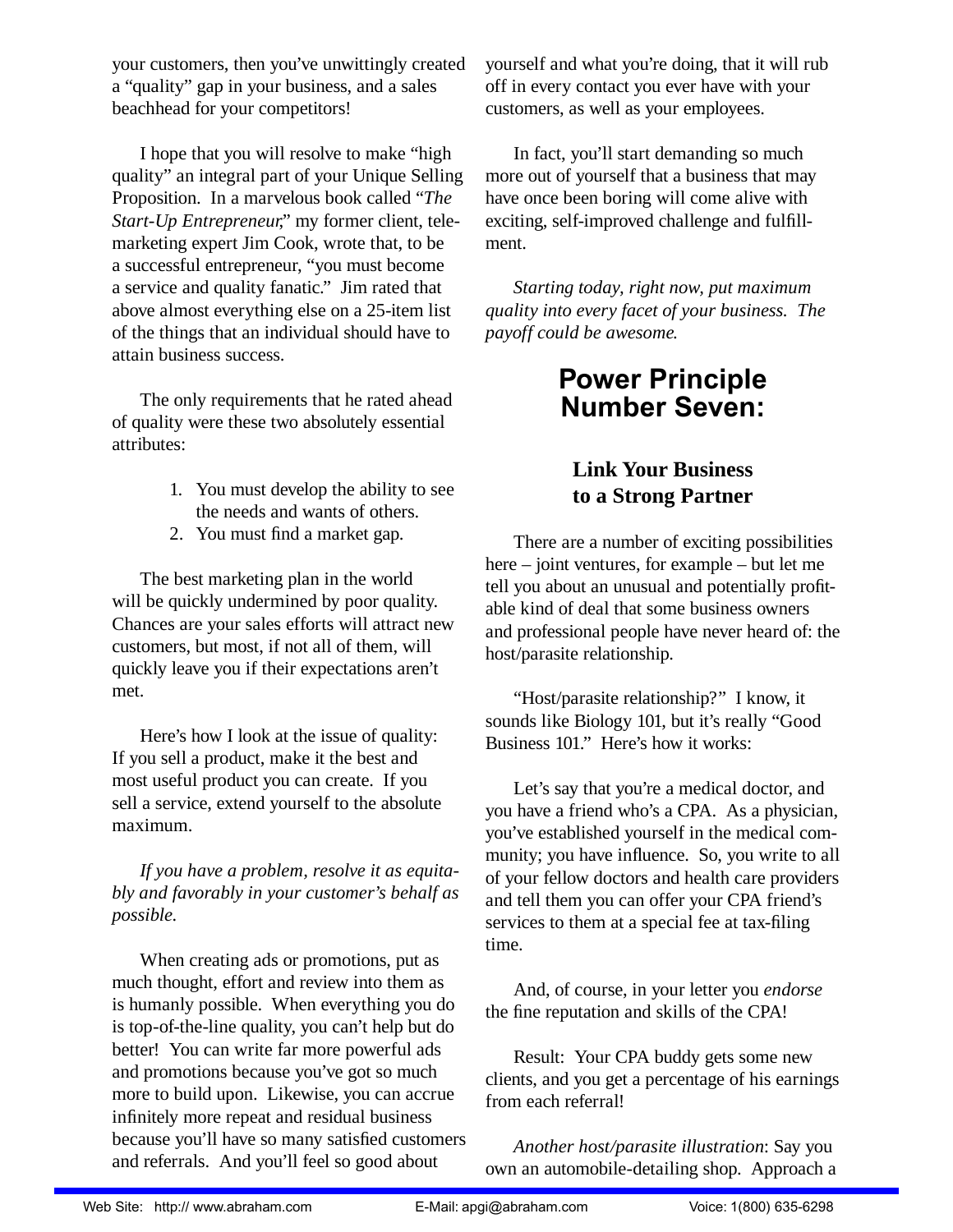car dealer and ask him to include *your* discount coupons in *his* next mailing to his customers. For every coupon that someone brings into your detailing shop, the car dealer gets a percentage!

Keep your vendors in mind, too. If one of them is a professional (let's say a Chartered Financial Planner), write to all your *other* vendors, plus your customers, and recommend the planner's services! This could be an arrangement in which he gets new clients and *you* get a percentage.

Keep your vendors in mind, too. If one of them is a professional (let's say a Chartered Financial Planner), write to all your other vendors, plus your customers, and recommend the planner's services! This could be an arrangement in which he gets new clients and *you* get a percentage.

The possibilities are simply massive, breathtaking! I submit that a profit-oriented business person figures out ways to maximize the profits from any asset in which he has an interest, or actual investment.

That means your sales network, your customer network, your employees – everything. Host/parasite relationships are low cost, but they can be high impact!

It may surprise you, but I even believe strongly in developing ongoing relationships with competitors. Everyone seems to have this terrible desire to drive competitors out of business. They hate them. They don't want to talk to them.

But isn't that more than just a little bit silly? I mean, your main competitor is a hardworking person just like you – someone who has a family and is trying to build a successful business. Your competitor has the same kinds of problems you have. And, where there are differences between the two of you, those *differences* could be a profitable *opportunity* for both of you!

Let's suppose that  $X\%$  of your sales prospects, for one reason or another, don't buy from you. It might be that the machinery you sell is a little too complicated for them, or not complicated enough – or maybe they don't like your location! Whatever it is, their decision not to buy from you doesn't have to mean that all is lost.

Not if you can refer them to one of your competitors, and earn a percentage of the profit from the business they do with him!

There may be a lot of procedures, manufacturing or service functions that your business can't handle as profitably or as efficiently as your competitor can. Rather than lose business, set up a private-label relationship with your competitor and let him do work for you that you can pass back to your customers.

To find competitors who will agree to do that, consult your vendors, because chances are they know who all your competitors are, and even how their interests and yours might be brought together in a mutually profitable way.

But if you do work out a deal, ask your competitor not to try to take any business away from you. I know that's a delicate point to bring up, but if you have any doubts, try to get the promise in writing. Chances are your competitor will agree without any complaint, because he may want to reverse things in the future and job out some work to you! In any event, it all comes down to delivering convenience, quality and overall good service to your customers – which is the main reason you're in business.

Most people don't think about strategies that can help them profit from their competitors, or from the people their competitors sell to just one time. They don't see the jointventure possibilities, or the ways in which they can take what their business competitors they have and work it themselves, or work it for themselves *and* their competitors! I realize that a lot of this might sound crazy but, really, think

Let me give you an illustration: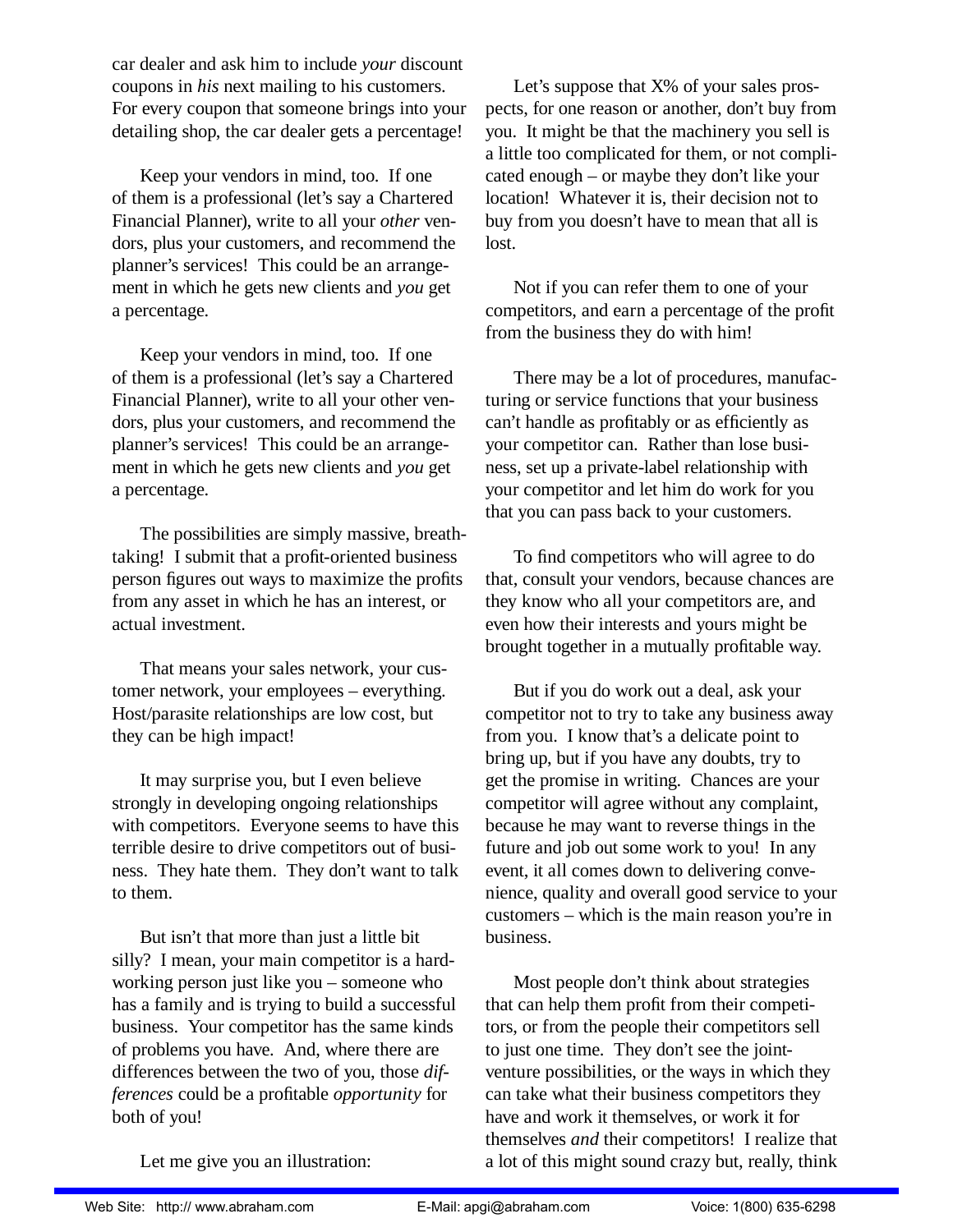about it.

I did a consultation with a contracting firm that had always thought of itself as fiercely independent. But, it was losing out on more than 95% of the bids it made by just a small margin. I persuaded the owner of that company to join forces with a competitor who was also losing bids by a slim margin. Working together, they brought their bids down 3% and got 10 times the business that the two of them had been losing.

Another time I was on the phone doing a consultation with a gentleman who sold oxygen, beds, post-surgical supplies and other hospital items. I convinced him that a number of his competitors who sold only one or two of the things that he offered were perfect prospects for the services he offered that they didn't offer. He had never thought about going to them and suggesting a joint venture. I talked it through with him and showed him that there could be a million dollars' worth of undiscovered income in his small city alone.

# **Power Principle Number Eight:**

#### **Pay Only for Results**

With luck, you'll get 75% effort from any outside specialist you hire, including lawyers, consultants and ad agencies. That's just the way things are. If you pay someone up front what they tell you their "fee" or "price" or "percentage" or "rate" is, you have probably already *guaranteed* less than a 100% performance on their part. Why should they knock themselves out for you? They've got their money.

*My advice*: Tell outside specialists that you'll pay them in direct proportion to the results they achieve for you – a "variable." Say "The more you do for me, the more you'll make!"

You might be a little bit skeptical of this approach, but I have seen it pay off hugely, and on many occasions, not simply for those doing the paying, but for those *being* paid.

You're not cheating someone out of his or her basic wage; you're making it possible for them to earn a whole lot more than a basic wage! In fact, you're likely to spend more money on outside services this way than you would if you immediately agreed to pay each service supplier his or her asking price! *(For you, the upside is that you will be virtually assured of getting the top-notch service you need and deserve to have.)*

Per-inquiry advertising is an example of my "pay for results" philosophy in action. A locally owned TV channel runs your commercial at night, with the understanding that you'll pay for that exposure in direct proportion to the number of customer inquiries or orders the commercial generates. This reduces *your* risk. And, if the station manager has unsold time on his hands, it gives *him* a chance to at least make *something!*

I don't want you to be shy about trying to negotiate a better, lower rate for anything that you need in your business.

Let me bring that to life by telling you what I did with *Entrepreneur Magazine*. They had 200,000 subscribers; a direct-mailing to their entire list would cost \$100,000, and all you could expect to do was to break even. However, I negotiated an eight-page space ad for \$22,000 - \$78,000 less than the mailing cost – and I generated almost exactly the same \$100,000 in sales as the people did who rented the *Entrepreneur* mailing list and broke even. Only, instead of breaking even, I made a profit of nearly \$60,000 on the transaction.

Per-inquiry advertising is a delicate, littleunderstood, but frequently used approach to reducing your advertising risk. The key is turning the advertising medium into a venture partner.

Conventional advertising is pretty much a no-win situation. If I'm a magazine publisher,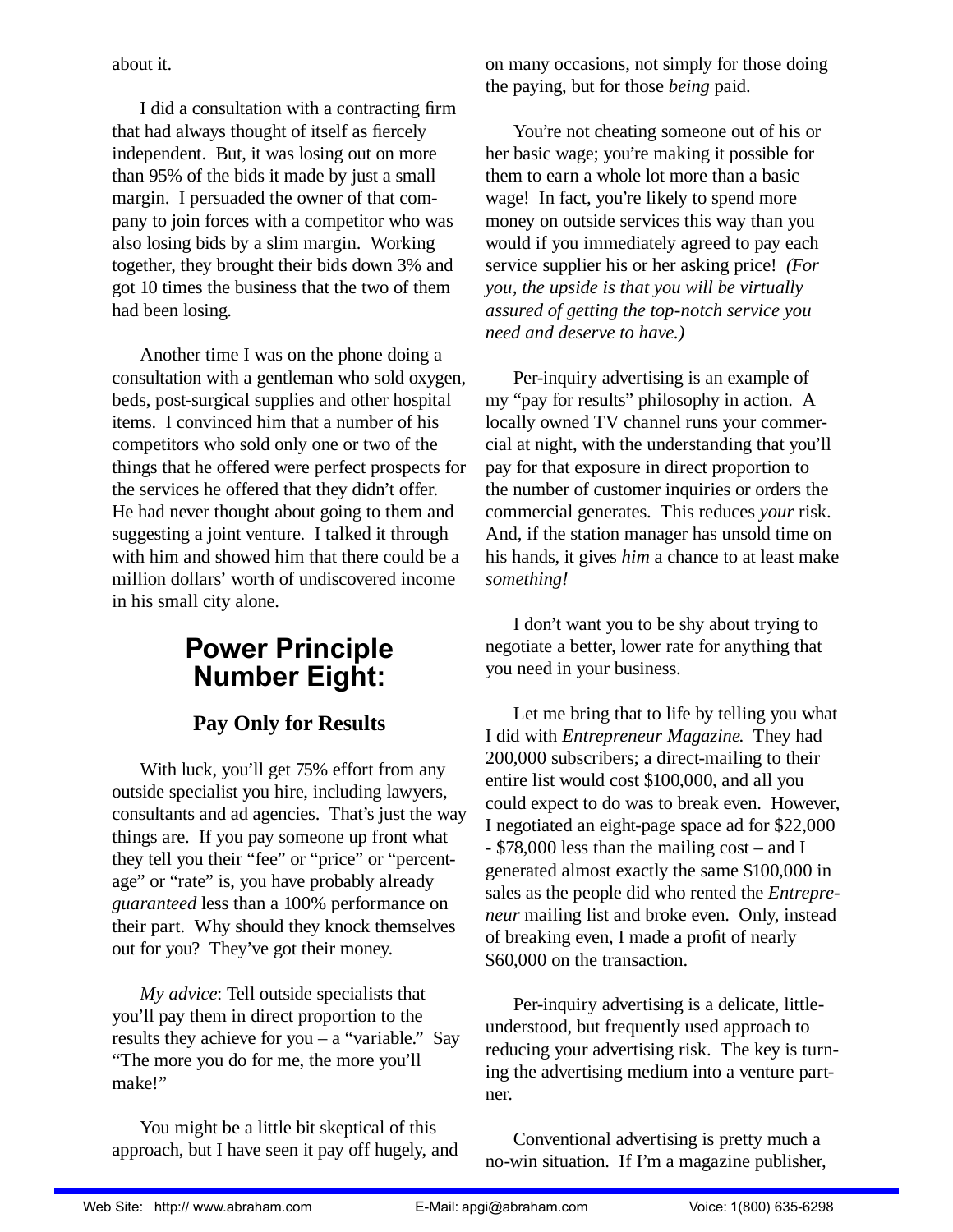or a radio station manager, and I come to you and say, "Hey, buy 100 drive-time or prime-time commercials for \$50,000," you're stuck with owning those, regardless of whether they work or not.

The trick is to try to move the risk off of your shoulders and onto the shoulders of the other side. The more you do that, the more motivated they are to make certain that whatever they do with you or for you works.

So, the trick is to persuade the medium to run ads and only be paid so much per order generated – or per inquiry generated, or so much of the gross sales generated.

They will do that if you show them that their medium has a high probability of pulling a lot of orders. They will also do it if you cover their downside costs.

*With radio advertising, the downside costs are normally just the cost of the spot. With print advertising, it's much more expensive, because there is an embedded cost just to print, such as the paper and ink. With the better magazines, every page of advertising has to have one or two pages' worth of editorial content. It requires the cost of printing 10,000 or 110,000 or a million of those pages, the cost of paying someone to write it, and the cost of getting it typeset.*

But the truth of the matter is you can go to publications and you can persuade them to do Per Inquiry and Per Order, although they don't like those words. Better words are shared revenue. You may have to guarantee them to work a guaranteed sale. Instead of saying, "You take all of the risk," you can innovatively reverse it and say, "I will pay whatever your advertising costs are, as long as you'll guarantee me a minimum number of sales from that advertiser."

You have to be aware, too, that just because some self-appointed expert purports to know what your market or your circumstances require in the form of advertising or legal strategies, or merchandising or promotional products, they are more often than not being reckless with your faith, your business and your capital.

Few professionals have to suffer the consequences that result when their advice for a client fails to pay off. I completed a nasty divorce, for example, where I spent \$650,000 on legal advice that was at best mediocre and at worst incorrect.

And even though most of the advice proved wrong, I got stuck with the bill. A similar thing happened with accountants. I got advice that may not have been as useful as it could have been, but I had to pay through the nose anyway.

I've determined to never again have to pay for professional carelessness or incompetence. That's why I urge you to review all of your relationships with advertising experts, consultants, and any accountants and lawyers, where this is applicable, and convert whatever fixed-base compensation system you're used to paying over to what I'll call "carrot-and-stick" compensation.

Work out, if possible and if legal, as many purely performance-based compensation arrangements as you can. Then, when someone causes you to lose money, or lose ground, or lose market position, tailorize that expert!

In order to make a philosophy like this work, it has to be based on a supremely generous reward system for performance, and unless the upside for achieving your objective is generous, no one would be willing to assume the downside risk. Yet the concept is beautiful because only an extremely confident and competent professional would consider accepting a performance-based compensation deal. And that's exactly what you want and should have – the best talent available.

Please don't misunderstand me. I believe you should reward any professional who makes money for you, or saves money for you, or increases your profit, or helps you to avoid a big, imminent problem. But always keep your advisors challenged and tested – and don't ever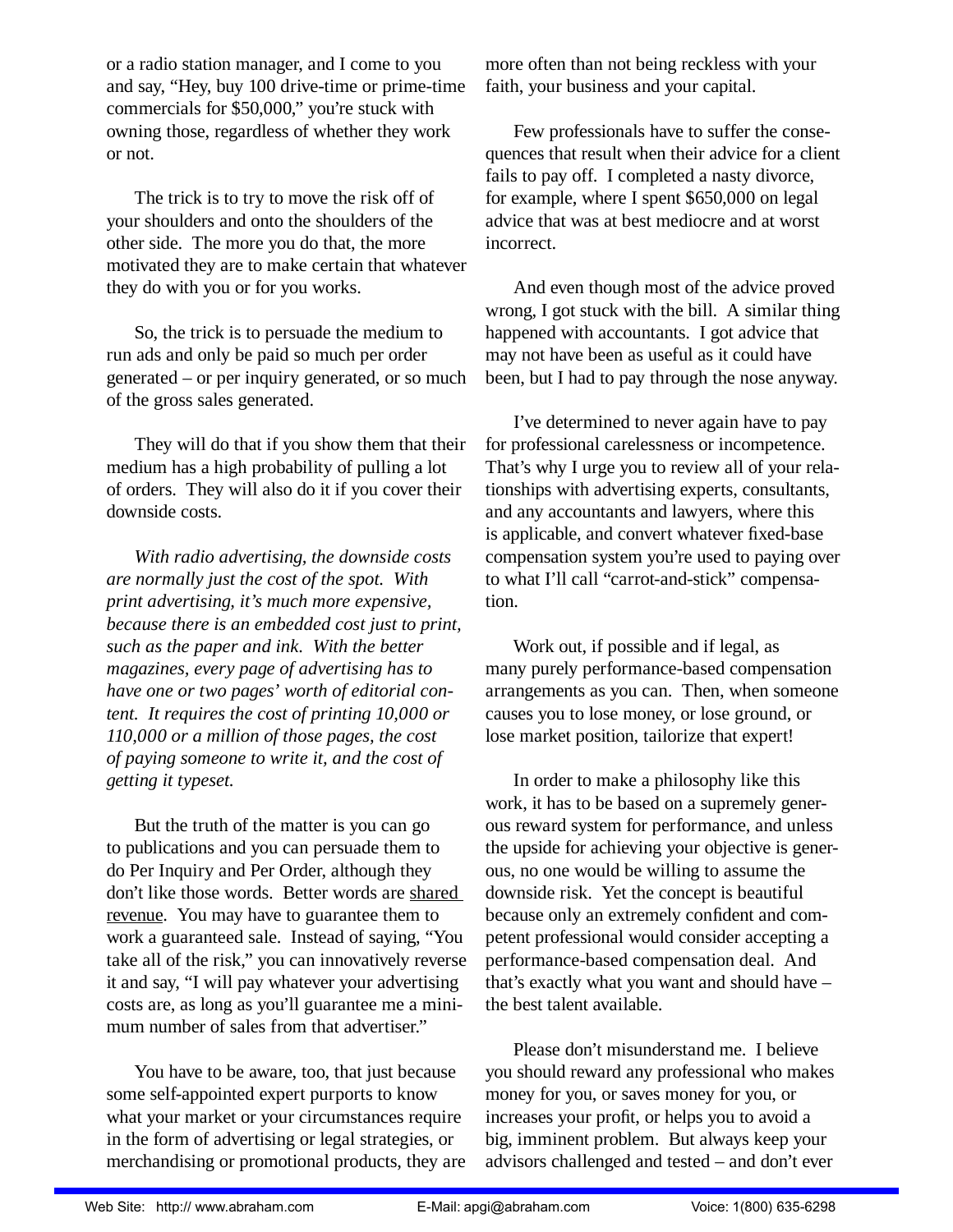assume that they're looking out for your best interests.

*Far too often those of us in business let our fates be determined by people who are not penalized when they play havoc with us. I say replace those kind of nonaccountable professionals with people who are willing and able and capable of being paid when and if they perform like mad for us, and who are 100% willing to be penalized when their advice doesn't pay off.*

And we should extend this same pragmatic view to people who work directly for you full time. Pay for performance and utilize the talents of people who have the incentive to hustle.

Let me tell you a revealing story about myself: I once hired a secretary. She was highly skilled and highly experienced. Her references were impeccable. But she hadn't worked for almost a year. Her husband was wealthy and independent. She said she wanted to "rebuild" her career, and my idealistic and trusting side wanted to believe her. I hired her at an exceptionally high salary.

But by the first week I knew I was in trouble. She never stayed past five. She never took the initiative of reading past correspondence or my marketing reports. All she did was come to work, type a little, answer phones, take an hour-long lunch, and disappear at five.

It gets sadder.

I started getting her trained to input accounting data. Admittedly, the training was rigorous, but after the first intense week she came to me and said her husband wanted her home with him and she could only work parttime.

The fault was entirely mine. I should have hired someone who was stone broke and had a burning desire to succeed – and perhaps had two or three or 10 children to support, and maybe her parents, too.

Unless the other person has more to gain in the success of a project than you do, you won't get all-out effort, and the project will be doomed. That applies to vendors as well. I learned to use small ones who are fairly priced, but to whom my business is substantial. I want vendors who will worry more about facets of my business than I ever will.

You may be losing \$30,000 right now if you're not talking to your vendors, as well as your employees.

Most business owners or professionals don't try to instill the same vision in their team members. They don't share their hopes, their dreams, their purpose, what they're trying to do, and why they're trying to do it.

Until you do that, you can't get anywhere close to the fullest result.

I commissioned a study a couple years ago and determined that companies that failed to share vision lost more than \$30,000 per customer per year in potential sales and resales.

The same goes for your vendors. If your vendors are working in contravention of your vision, if they aren't trying to move heaven and earth to help you produce the best product or service at the lowest cost and the greatest value, if they aren't trying to always be innovative for you, then you're losing potential.

All of these things cost you sales. Quite frankly, \$30,000 is a joke; it could be \$300,000 or \$3 million!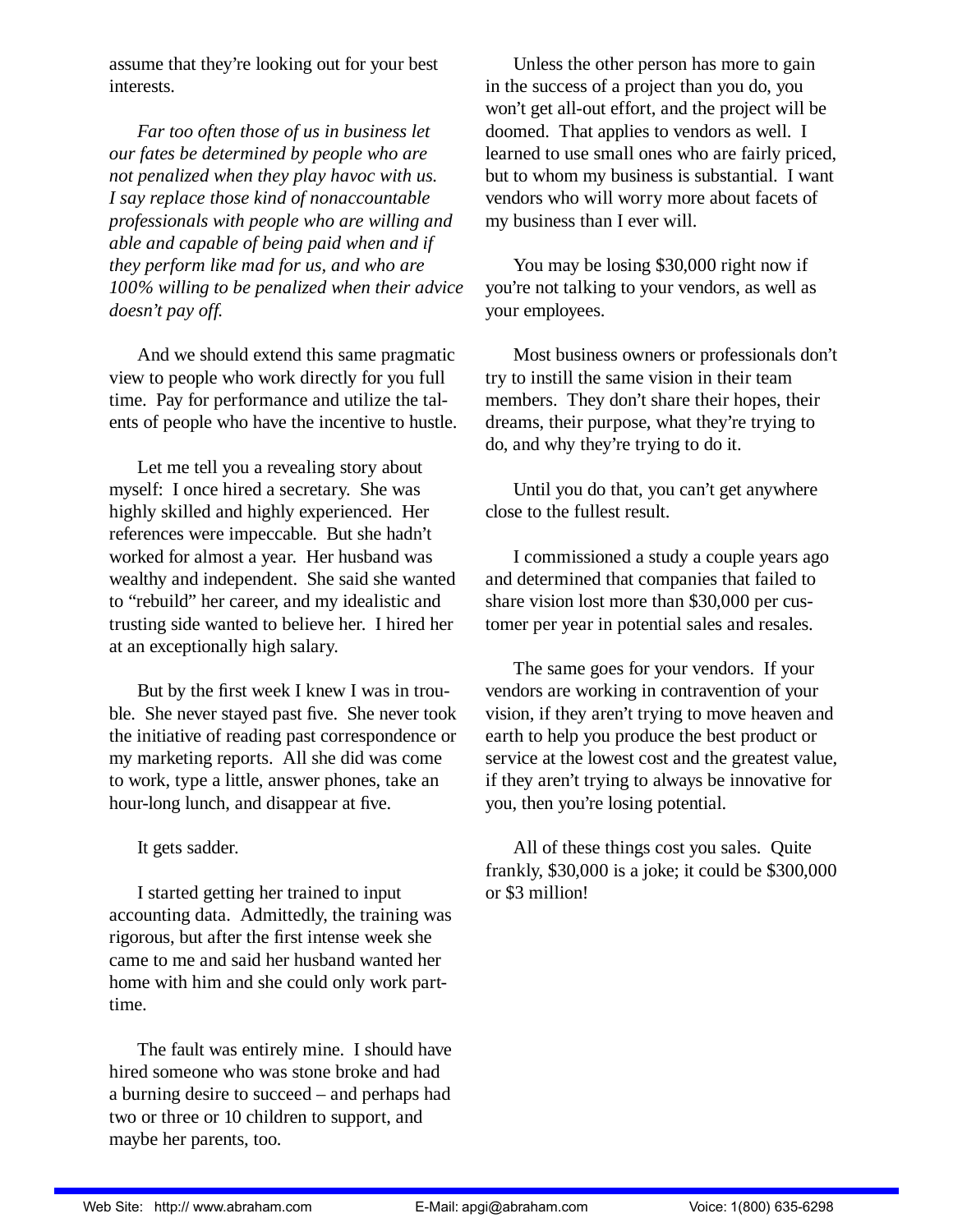## **Power Principle Number Nine:**

#### **Manage Your Assets Wisely**

All things being equal, I'd much rather put all my available dollars into marketing and pay a supplier 105% in exchange for having him keep inventory accessible. That can free up thousands, sometimes even millions, of marketing dollars.

And I urge you to be just as hard-nosed, whether the business climate of the moment is smooth or stormy. Make sure that you aren't keeping any money tied up in dust-catching inventory.

*Another reminder*: In tight times, you might be able to save money by farming out segments of your business to someone else – someone who has idle equipment, idle space – or even idle employees!

Here's an example of a profitable trade-off: Company A has trucks it's using only 40% of the time. At Company B, the situation is even worse: It's using trucks only 10% of the time! If delivery items aren't time sensitive for Company B, it might be able to farm its deliveries out to Company  $A$  – saving both firms vital marketing dollars!

Or, maybe you know of a business that is getting close to bankruptcy. If you do, you might approach the owner with this proposition, or some variant of it:

*"Look, right now you have six employees, you have this heavy overhead and all this equipment. I'll come in and buy your customers and integrate them into my business. If I need any of the equipment you have, I'll buy that from you at market value.*

*If I don't need any of the equipment, I'll help you sell it. You have a facility that is costing you \$5,000 a month to rent. I'll find someone who will gladly pick up \$3,000 of that*  *just to get some of your unused space. You'll pay \$2,000 – the rent difference – for subsidizing those people. Meanwhile, I'll operate my business here, too, and write you a check for \$10,000 a month! So, you'll still make \$6,000 a month for simply letting me run my business, to my customers and yours, from your facility!"*

See why some people call me "Jay Abraham, the Dealmaker"?

Speaking of "deals," I want to share some thoughts with you on what it takes to negotiate a deal that can turn out to be massively profitable for you:

**Rule One:** Put your payment obligations at the end of the deal, not at the front. Tell your negotiating partner that you'll pay any risk you have within 15, or 30, or even 60 days after the deal is done and the results are known. By doing this, you'll preserve huge amounts of your own cash, and you'll be able to work on the other company's money for months – if not longer.

**Rule Two:** If a deal is risky, structure it so that you won't have to commit too much money in the early stages

**Rule Three:** Start the negotiations by offering less than you're willing to give. You won't know how much negotiating power you're leaving on the table, or giving away, until you try this approach. Too many business people go out with their best offer first, and have no negotiating leverage left, except to eat further into their already meager profit.

**Rule Four:** Always ask for joint tenancy of all the customer lists or buyer prospect names resulting from any customer "list" deals that you do. Those names are worth a lot of money. You can sell your partner the right to forego your right in using the names if they turn out to be valuable, but you can't get the right to the names after the fact.

**Rule Five:** Add the right to assign your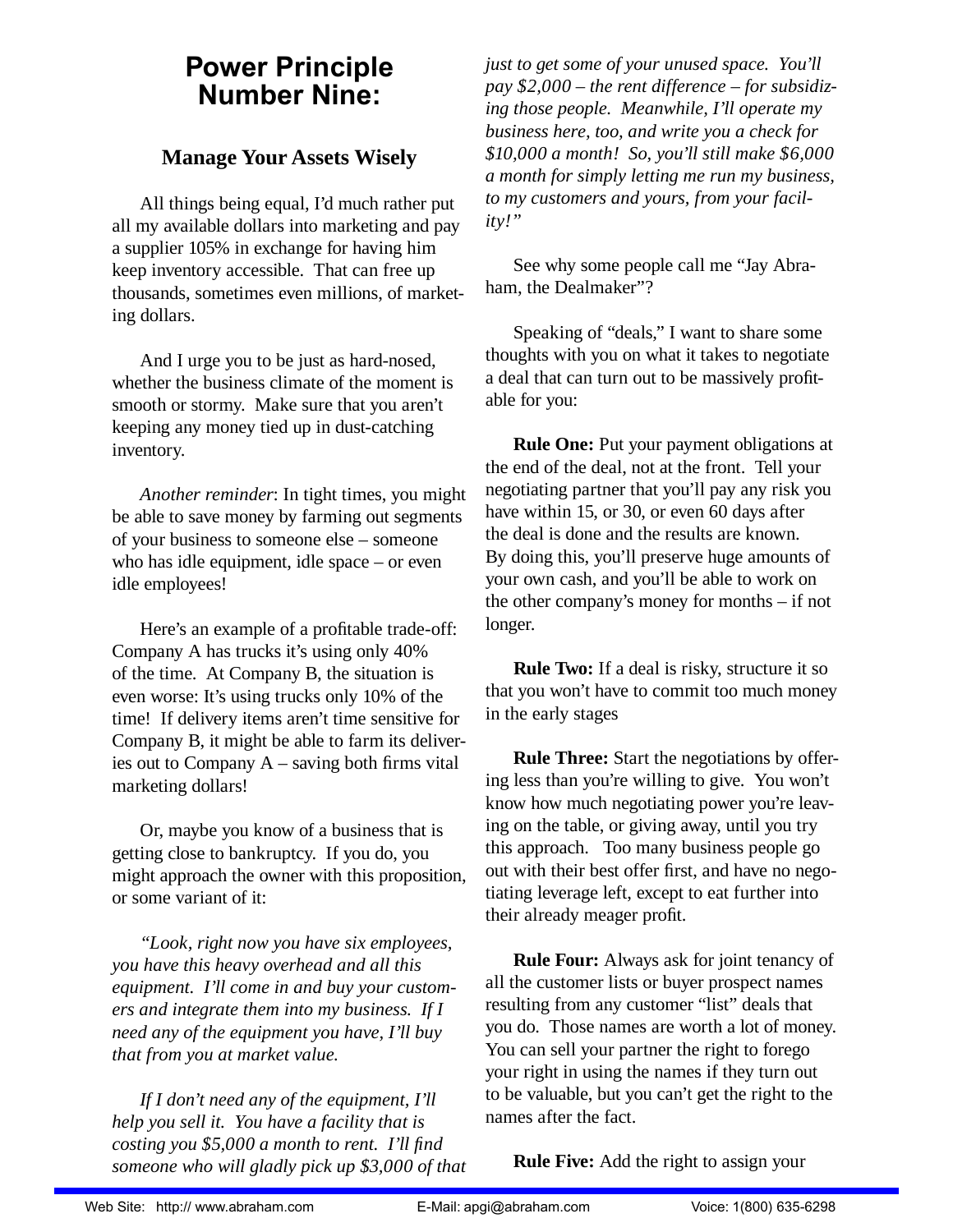interest to others in any deal you negotiate. That way, you can sell your rights off, lease them, or finance and trade them to somebody for a cash lump sum – or for some of their assets.

**Rule Six:** If the negotiations involve a highly original idea of your own, get your partner to acknowledge your proprietary interest in the concept in a letter of agreement, or contract, before you start dealing. If you wait until later, after the fact, it might be impossible to get that concession.

**Rule Seven:** Don't start the deal until a "contract of agreement" is fully discussed and signed. Don't start, don't reveal too much, don't make your assets available, don't make your operation open to the other party until you have an irrevocable, binding and fully stated agreement. Take my word for it, you will regret it if you don't.

**Rule Eight:** Always reserve the right to audit the other fellow while the deal is in place.

**Rule Nine:** If you lack talent in negotiating, bring in someone who has that talent, but will wield it for you in a non-bullying way. (Don't use a lawyer, but pay the person who does assist you a percentage of the deal if that's what it takes to motivate them.)

Those are my bedrock rules for negotiating deals. Try them, and combinations of them, in the future, and you will save yourself a lot of money – and a lot of grief.

## **Power Principle Number Ten:**

#### **Borrowing Winning Strategies**

The caption just above says "borrowing," but let's retitle and call it "creative emulation." It deserves a more stylish name because it's the highly leveraged art of studying and observing all sorts of successful marketing techniques and concepts that companies totally outside your

normal sphere are using.

The object of this "emulation"? To adapt other people's good business ideas. Nothing that's protected by copyright, of course – but inventive, freely available ideas that, with a twist here and a turn there, can be put to work at the task of helping you grow *your* business.

I'll give you a real-life example of what I have in mind:

A friend of mine in the precious metals business was sitting at home one evening reading his mail, and he saw a solicitation from a large insurance company offering to compare its rates with his current insurance costs. All he had to do was mail them a copy of his policy.

That set my friend to thinking. He came up with a fascinating adaptation of this "let's compare" approach:

He ran ads offering to compare his own firm's commissions on certain negotiable commission trades with those of other precisions metals dealers. "All you have to do," his advertisement said, "is send me a copy of your tradeconfirmation receipt."

*Did it work? Did it ever! More than 5,000 people who were active metals traders took my friend up on his offer, and something like 800 of them became regular customers!*

Some of the most successful and profitable marketing breakthroughs I've ever seen or been personally involved with were adaptations of concepts other people had developed for other, totally different kinds of businesses. If you want a "moral," here it is:

It pays to keep your eyes peeled and your ears open, whenever you're reading, traveling, watching a TV commercial – or listening to the radio. The next good idea you see or hear could be something that, with a little marketing finesse, could put money in your pocket.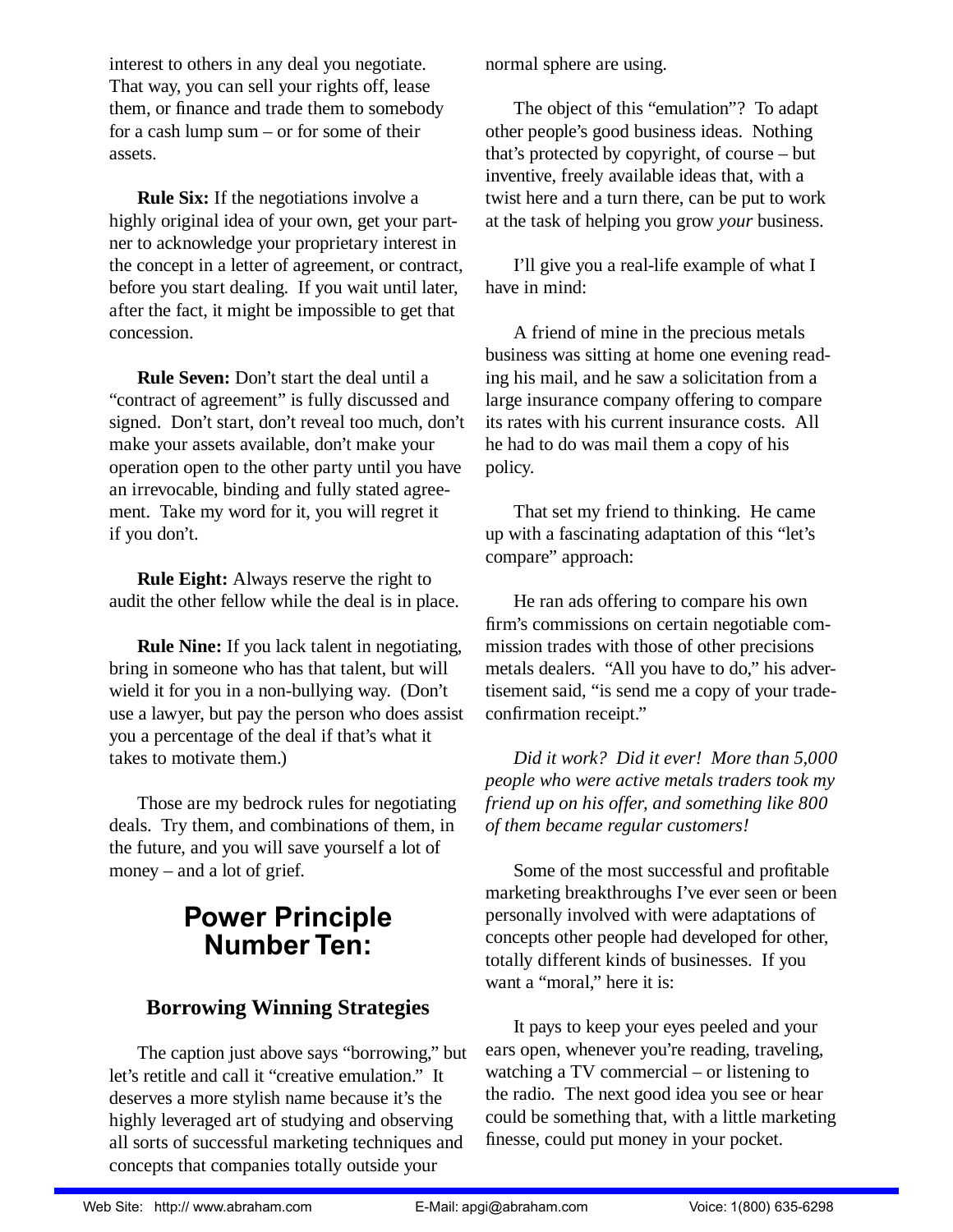## **Power Principle Number Eleven:**

#### **Be Proactive to Outsell the Reactive**

Trust me, those gloomy estimates we've all seen are not exaggerated: As many as one-half of the small businesses launched in the United States this year won't be around by the end of next year. They will be little more than painful memories in the minds of the disappointed people who launched them. They will be business "failures."

The big question is, of course, "What causes so many businesses to fail?" Bad location? Lack of nurturing capital? Inexperienced owners? Massive miscalculation of market demand?

I blame "passivity." *Too many new owners passively wait for business to find them, instead of aggressively going out and finding it!* They think that hanging out a sign or a shingle is enough.

But it's not. That's a "reactive" way of doing business. Whether a company is brand new or has been around for years, it won't endure if its owner doesn't adopt, adapt, and constantly implement a "proactive" business strategy.

Which are you? Proactive or reactive? One quick way to tell is to count the number of times in the past year that you made a conscious, all-out effort to work your active and inactive customer lists. You should be doing that all the time, because you spent a bundle of money to build your customer base in the first place, and if you leverage it properly it will give you a better dollar for dollar return than you'll ever get from trying to pull in new customers.

Let me prove that for you: Jot down the names of your 10 best customers. Then, contact each one – first by phone and then by follow-up letter – and simply tell them that you want them to know how much you appreciate the business they've done with you.

Then, a week or two after mailing your follow-up letter, send those same customers another note and offer them a one-time preferential price on your product or service, or an opportunity to buy something in advance of the crowd, or an opportunity to buy a limited-supply item, or an opportunity to buy in advance of a price increase. You might even offer them a *combination* of all those purchasing opportunities. I predict that you will get a surprising and wonderful amount of business simply by taking this one, simple, caring "proactive" step with your very best customers. *Do it, and let me know the results.* I can't wait to hear! I also predict that, when you write to me, you'll say "Jay, I can't wait to use a similar approach with my 'next best' customers."

The older I get, and the more wonderful business people I meet and get to know and share experiences with, the more I am convinced that you have to put passion into everything, and anything, you sell.

Many people tend to get into business enterprises or activities they don't really love. But how can they expect to achieve superlative results if they're ambivalent, or even halfhearted and listless about what they're doing?

I don't want that to befall you. Not to scare you, or turn you off, but let me say that of the hundreds of clients I've worked with, I can almost tell – in advance – whether they are destined for success or failure. And I do that by assessing their degree of commitment to the product or service or industry they're in. In other words, I try to see how "passionate" they are about the work they're doing.

If you can't pump up real enthusiasm for what you do, then I say get into something that you can love. Close one door in your life and open a new one! Fall in love with what you're doing now – or find a new love.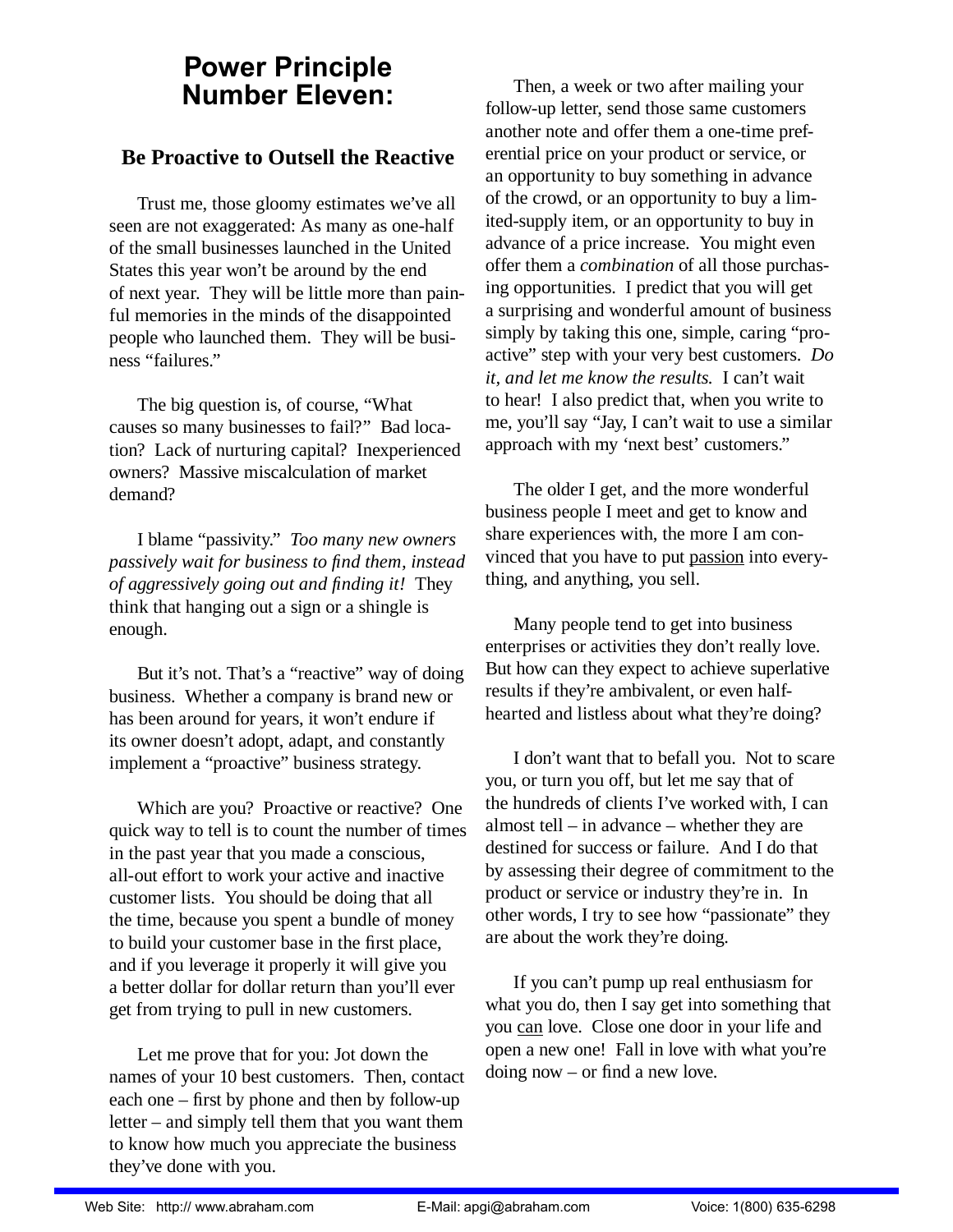## **Power Principle Number Twelve:**

#### **Use Non-Ad Ads**

A "non-ad" ad is a positive report on your business that appears in the local papers or is aired on radio or TV. You can get that kind of exposure for no more expense than what it costs to contact a newspaper editor by phone, or to produce and mail a few news releases.

And *it's exposure well worth seeking.* Not because you don't have to pay for it, but because it will help you strengthen your ties to your best customers – make them look up to you even more. People are people. They like to associate with winners.

A reminder: Editors and broadcast news directors are hungry for news. BUT – they want real "news" …something out of the ordinary, and appealing…like a whole bunch of kids spending a day at your plant and getting a chance to "pretend" they're running it…or a novel product that you're introducing. Or, a good samaritan act that your company performs.

If a news item is marginal – say an announcement that somebody has been promoted from third vice president to second vice president – you'll be lucky to get a paragraph on a back page. In fact, if you send out too many "little" news items, editors will start thinking of you as a nuisance instead of a news source.

Remember, too, that anytime that you pay for advertising, your ad copy should ask for a purchase. Never run "institutional" advertising. It's a crazy waste of money. Those institutional ads tell somebody how much a company loves itself, how great and wonderful it thinks it is. But customers are only interested in themselves, and in things that will benefit them. Fall in love with your customers, not with your products, services – or yourself.

## **Power Principle Number Thirteen:**

#### **Turn One-Time Customers Into Lifetime Buyers**

If you have a consumable, repeat-sale product or service, set up a *regular* monthly, quarterly, semiannual or annual contact strategy, based on testing.

For our purposes here, let's assume that you have a product that your customers should replace two to six times a year. In that case, send out a letter to your customers every month or quarter acknowledging their importance as a preferred or valued customer. Tell them a bit about what's going on in your business, and then make them a preferential offer – like a special combination package that's not available to new customers.

By "working" those good customers, and repeatedly communicating with them, *you should pull anywhere from 20% to 300% in additional business!* People are silently begging to be acknowledged, informed, given advance information and led to action.

It doesn't matter what business you're in, this concept will work! If you're in a profession, and have a handful of expensive clients, give them a call. You can use a Mailgram or a mock Mailgram, a cassette tape, a card or a gift bearing an offer. The point is to *follow up* and *test* new versions against your "control" approach.

The best way you can increase retail traffic is by having something very self-serving for customers to come and get – it can be an offer or it can be information.

Basically, understand the following: People don't come to you unless you offer them something they want. The more valuable, immediate or unique that something is, the more people come.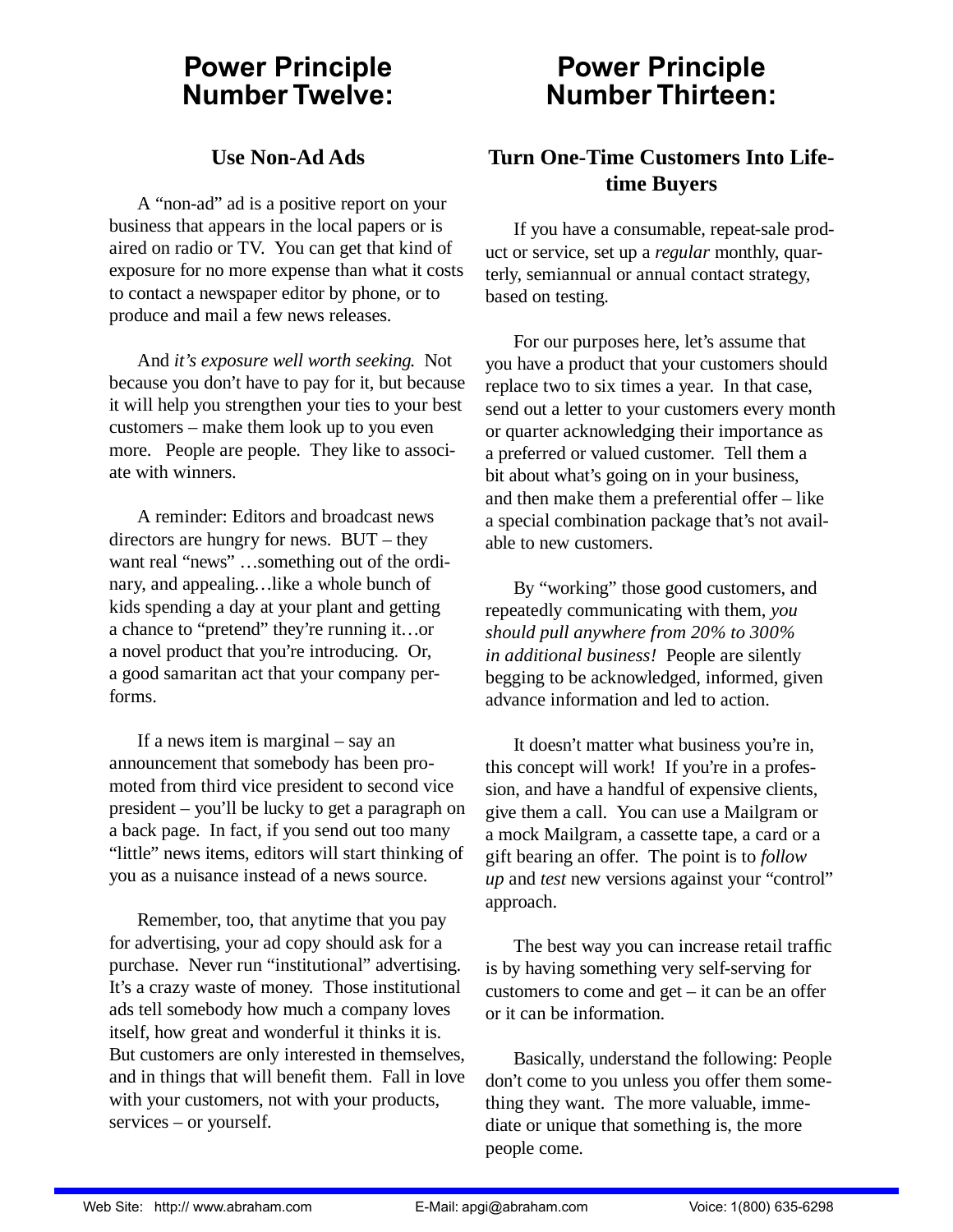So, concentrate on offering what they want most. Until you understand what *they* want, you can't offer what they want. Spend some quality time identifying and evaluating what it is they really want – not just things, but the results or benefits those things give them.

Also, make constant offers. Promote.

A company in Australia that I work with has 365 different promotions a year. Every day they have a different promotion. They have different reasons to attract people. They make it exciting. They give incredible value. They give fun. They give enjoyment. They give bonuses. They give benefits. They give buying advantages. They make every day an event at their retail store.

A restaurant that I work with has a different theme every night. Every night, something new is happening. You never know what's going on. They don't offer just good food. They offer an incredible experience.

May advice to you: Make it an experience. Make it an event. Make it exciting. Make it enjoyable. Make it fascinating.

## **Power Principle Number Fourteen:**

#### **Find and Use Your Hidden Assets**

There are many assets that your company has that I'm sure you're not taking advantage of. They are assets that are beyond the obvious and may seem somewhat abstract. However,

#### **Your Sales Letters Can Produce Goodwill, as Well as Good Sales**

Expressing a genuine liking for loyal customers – even those customers or clients whose buying may have begun to taper off – can and should be a part of all the marketing you do. It also gives you a wonderful opening to offer your most valued customers a tangible sign of your appreciation, and deliver even more value to them.

One way to do that is to notify those wonderful people of special sales – before you tell the general public.

Here's a letter that incorporated all of those elements:

#### **Oh, Do We Have Something Special For You!**

Dear Mr. Customer,

We've missed you around the showroom, but maybe you've just simply been too busy to drop by. Anyway, because you are one of our most valued customers (and because we know of your great love for sports cars) we want to tell you about some terrific sports-car buys that we will be taking delivery on in the middle of next month.

One of the new models – the one we thought would be of particular interest to you and Mrs. Customer – is the new Aerodynamic Aero from Barcelona Motor Works. If you would like to get an unhurried look at this remarkable vehicle – and test drive it – please call me before February 21. If you're going to be extremely busy in March, I'll bring the Aero to your home or office, so that you can check it out there, and take it for at least a short road spin.

I ask you: How could a real sports-car buff turn down an invitation like that? Friendly approach. Completely sincere. Aimed directly at the prospect's bull's eye of interest. No strings attached, so easy for the prospect to accept the invitation.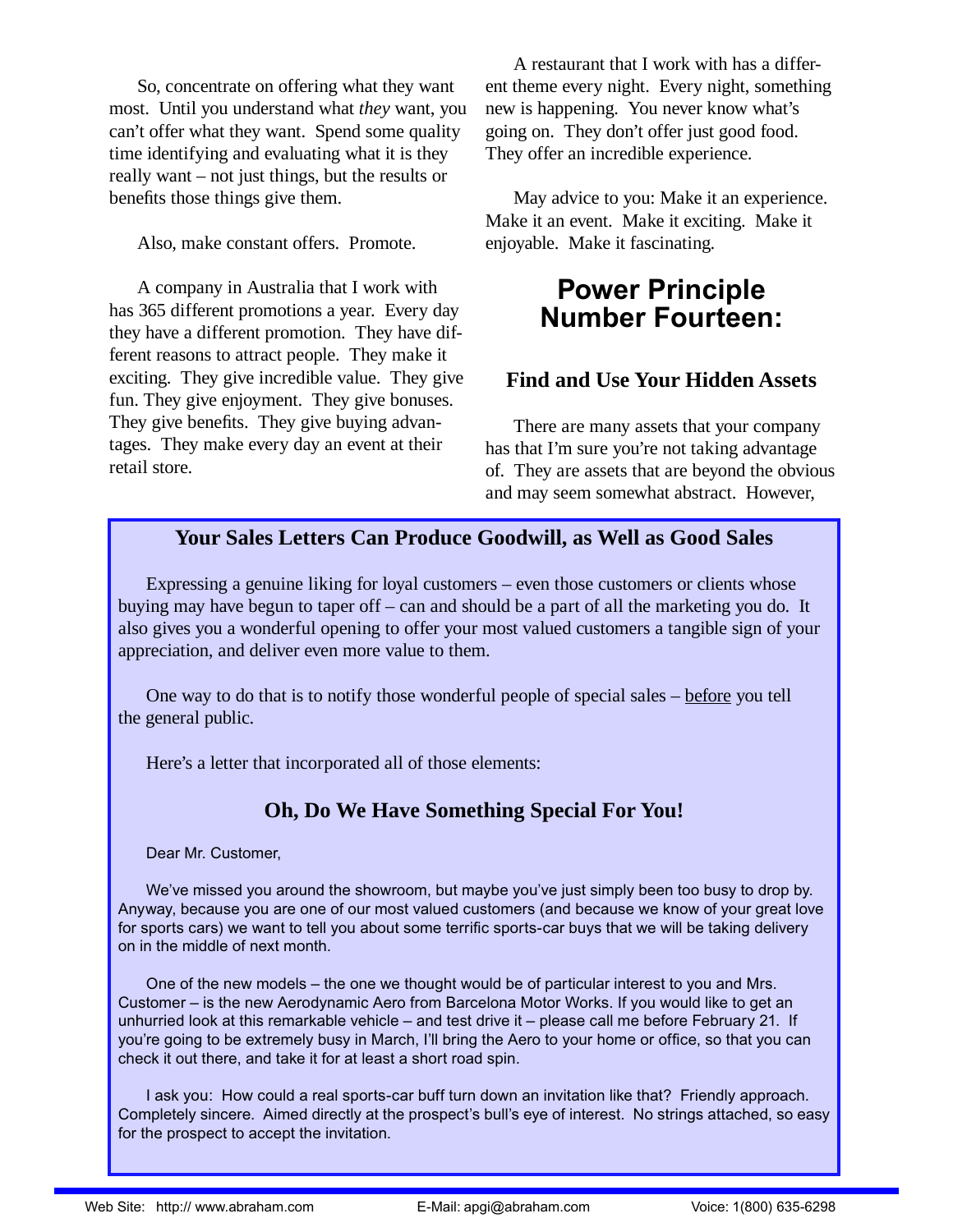once you *identify* your hidden assets, you'll realize how profitable they can be to your business.

So, sit down and carefully list all the assets and liabilities your company has. Then, try to determine who might be interested in purchasing your assets through a joint venture or licensing deal. Next, figure out who you need to work with to reduce your liabilities. Now you have a "Hit List."

Then, take your list to a confidante or business associate and let them go through the same process with your list. Often they will see something that you have completely overlooked because their needs and desires are completely different from yours.

Take your list to as many friends and associates as necessary to develop a plan for each and every one of your assets and liabilities.

## **Power Principle Number Fifteen:**

#### **Seven Keys to a Winning Sales Pitch**

In my bonus report on effective sales writing ("*Sales Letters That Sell*"), I explain how to put a compelling sales message into writing. But, whether you are writing or speaking to a prospect in person or through your telemarketers, the symmetry of a winning "sales pitch" is always the same. For the message to produce a sale, you have to do each of these seven things:

| First,  | say something that gets the prospect's                 |
|---------|--------------------------------------------------------|
|         | attention.                                             |
|         | <i>Second</i> , tell the reader/listener/viewer why he |
|         | or she should be interested in what you                |
|         | have to say.                                           |
|         | Third, tell them why they should believe that          |
|         | what you say is true.                                  |
| Fourth, | prove that it's true.                                  |
| Fifth,  | list all the benefits of your product or               |
|         | service.                                               |
| Sixth,  | tell the reader/listener/viewer how to                 |

*Sixth*, tell the reader/listener/viewer how to order.

*Seventh*, ask them to order right away.

I find that messaging your current customers is generally the easiest, and the more successful approach. You're serving their needs, showing an interest, and showing that you really, honestly do care about your customers or clients:

"Miss Whitman, the boss asked me to call because you haven't bought from us for a long time and he doesn't know if you're unhappy with us, if you've found a source you like better, or if your needs have simply changed.

"In any event, you are one of our 25 most valued customers, and we have been wondering if you would like to take advantage of our preferred-customer discount on a great new product we're introducing…"

This kind of telemarketing – the "sensitive sell" – has tremendous business-building potential. Yet, most companies that use telemarketing don't know how to put the medium on target.

More often than not, their telemarketing sales messages go right past the customer.

## **Power Principle Number Sixteen:**

#### **Preemptive Advantage**

You can score a huge victory over your business competitors simply by being the first to tell customers something that comes to them as a major revelation – or at least has the ring of "inside" information. Human beings are funny that way. They passionately and desperately want to be "in the know."

For example, if you sell clothing that is triple stitched and inspected 14 times for durability and quality workmanship, let your customers know that. If the stuff is dyed, and the dye is imported from Europe, and the dye is applied four times, tell them that also. It might all seem boring and unimportant to you,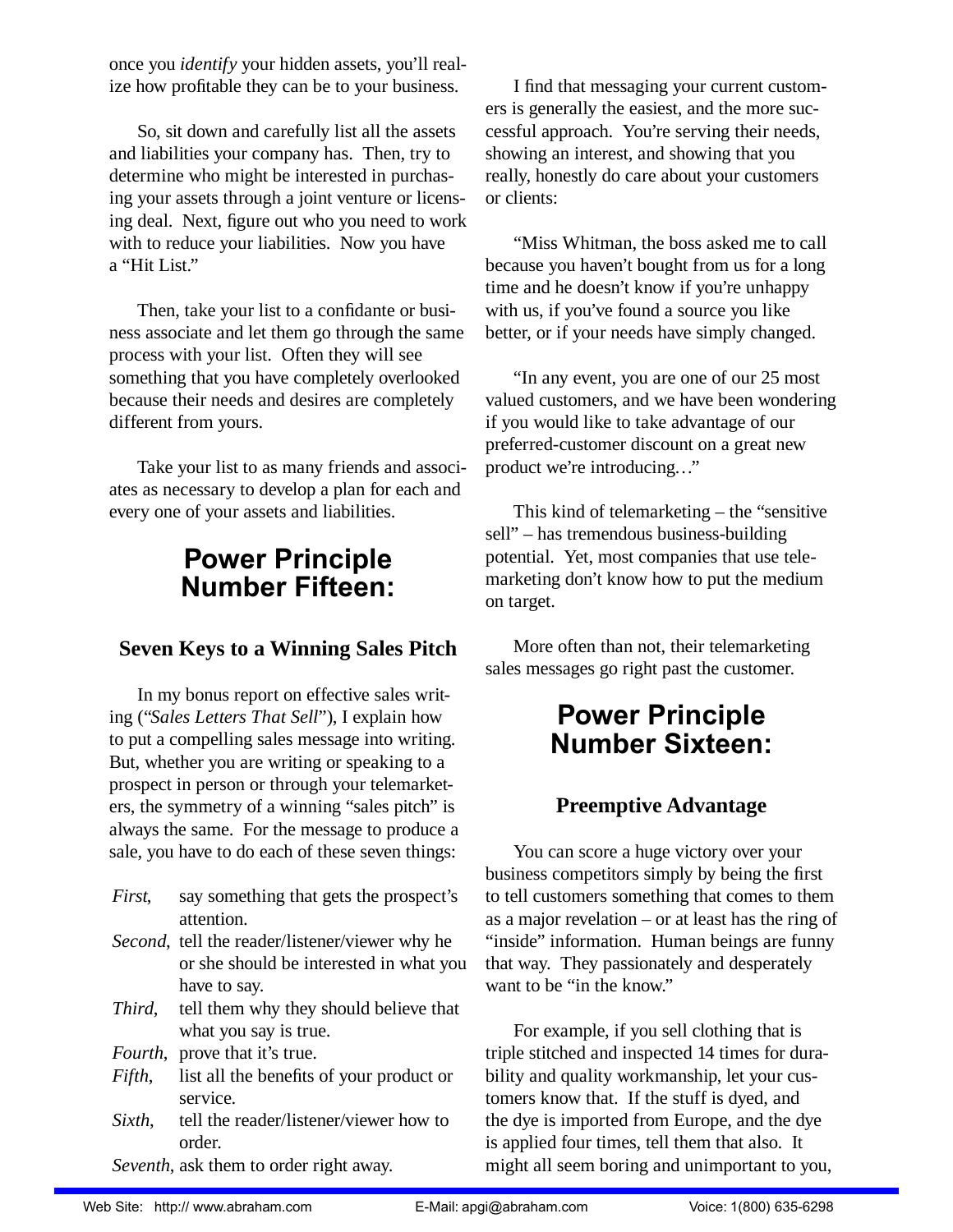but your customers – once they hear or read "inside" stuff – will feel better about what they buy, and better about you. In fact, they'll probably replay what you tell them at the next party they attend!

*"See this jacket? It's been triple stitched and dyed four times with rare stuff from Europe. Nice, huh?"*

One of the most interesting "preemptive advantage" stories is the true one about the great marketing strategist Claude Hopkins, a man I have tried to emulate in my own life and career.

Way back in 1919, Hopkins was hired by the Schlitz beer people. They were in trouble – running tenth or fifteenth in beer sales. When he went out to Schlitz in Wisconsin, he asked for an explanation of how they brewed their beer, and they took him through the place, step by step.

They showed him how they had dug deep artesian wells, just to get superior water; they showed him the mother yeast cell; they showed him the glass-enclosed rooms where the beer was condensed and recondensed for purity. And then they showed him the "tasters" and the place where their bottles were cleaned and recleaned 12 times.

"My God," Hopkins said, "why don't you tell people in your advertising about all these steps you're taking to brew your beer?" And they said, "Well, *all* beer is made this way. It's not just our process." And Hopkins said, "Yes, but the first person to tell the public about this process will gain preemptive advantage." Hopkins then launched an ad campaign based on the story of how Schlitz made beer, and he moved that company up to first place in sales in about six months!

*The moral*: Let your customers know what you do for them. People won't appreciate what you're doing for them unless you spell it out. Articulate it. Make it fun to know.

## **Power Principle Number Seventeen:**

#### **Work With Other People's Money**

Go to your advertising agency and tell them: "I've got a product that sells for \$100, costs me \$20 to make, and leaves me with \$80 of profit from every sale. I am willing to give you \$50 of that \$80 to spend on marketing if I can get superior results from your agency.

"I'll give you the exclusive rights to television, print or direct mail for sales of my product, but I want you to handle everything. I want you to write the best copy, buy the best media, rent the best direct-response mailing lists, get the best printing, handle my mailings – all of it. And for every sale you generate, I will give you \$50."

With an approach like that, they're likely to finance all or part of your campaign. And look at how much money they'll make if they come through with the results you want:

They might spend \$100,000 on a major campaign, mail 200,000 pieces, generate a 5% response (10,000 units) and bring in \$500,000 altogether. That's a  $$400,000$  profit, which is probably 10 times what they would normally make off a major campaign.

Plus, they normally wouldn't have the incentive to get that 5% response; they'd probably be satisfied giving you one or two percent. So it's better for everybody!

Most people don't realize it, but a business is composed of a multitude of processes.

Processes are the various ways you transact or operate various facets of your business or practice.

For my focus, normally I talk about selling, advertising, and customer generating. But processes also relate to the way you manage, the way you operate, the way you route people, the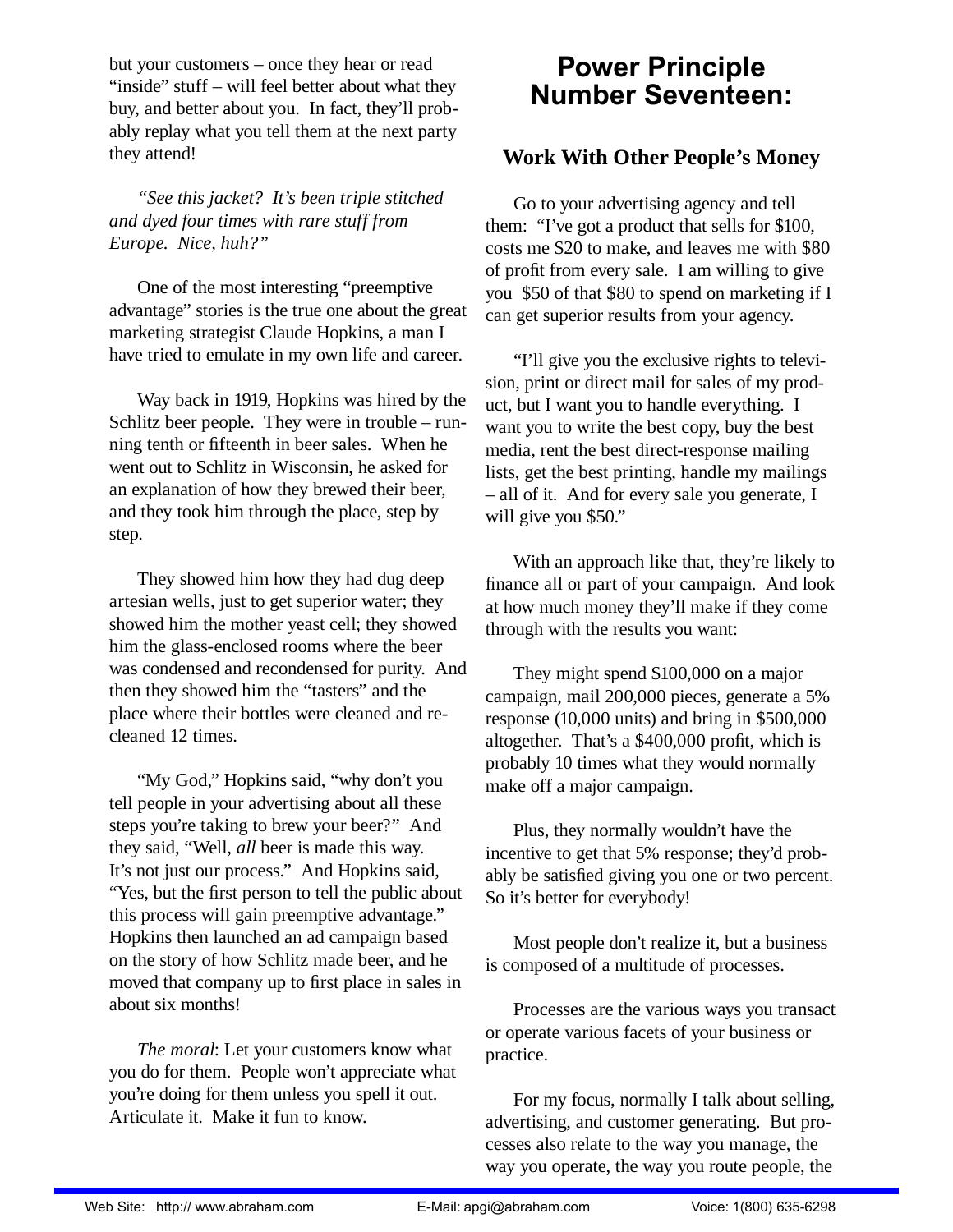way you maintain your inventories and the way you utilize your capital or human capital.

*When you find that within your business you probably do many processes in a manner far superior to the way your competitors do, you can isolate those processes and can offer to teach those abilities to your competitors for either a one-time fee, monthly usage fees, percentages of the improvement, or the saving or productivity that they produce.*

Here is a case in point:

I know a real estate expert who sold her business to a franchise. She had a prohibition for three years of working within 25 miles of the city that she used to operate in.

But she was masterful at knowing how to list properties. Listing properties is the best of all worlds, because if you list properties, you can have 100 other agents working tirelessly all day long to sell them for you, and you get 50% of the profit just for having the listing. So it's the best leverage you can get in real estate.

*I taught the woman to teach her secrets of listing property to other agents outside of the area that she was prohibited from marketing.*  She made about \$75,000 in the first two little *training programs.*

A dry cleaner that I know has 12 facilities and is very marketing-oriented. I persuaded him to start a service in which for \$50 a month, he got 12,000 other dry cleaners outside of his marketing area to pay to learn his secrets. Now, he's got \$600,000 a month revenue and has a full-time staff to come up with and test new ideas!

# **Power Principle Number Eighteen:**

#### **Get Twice as Much Done in Half the Time**

The best way to leverage time is to spend it in areas of your business where you get the greatest payback for your efforts. Don't devote more than 10 percent of your workday to anything that doesn't hold at least some promise of a profitable transaction or strategic gain. If you follow this advice, you'll accomplish more, feel better and have a whole lot more fun! Another suggestion: Don't let a day pass without talking to at least one of your customers. Better yet, try to get *them* to do the talking. You may hear something that will suggest a business-growing idea!

Most people have their mind set in one myopic track for so long that they don't use time effectively and, in fact, restrict their own ability to achieve. Inertia, like gravity, holds them back.

How do you break inertia's insidious, hammerlock hold on your potential for accomplishment? First, by accomplishing a series of little, but meaningful, successes outside of the ordinary scope of your business operations. The reason for this is to "psych out" your subconscious, to negate your negative or skeptical predisposition and replace it with positive achievement experience. Then you get your mind believing that you can achieve things! Reach new goals!

Try a special promotional mailing to a few of your customers or prospects. Or a special up-sell package add-on approach to your customers at the point of sale. Or, go back to 50, or 100, or 500 old prospects or inactive customers and extend to them by phone, or letter, or an inperson contact, an irresistible offer. All those suggestions – which are keystone techniques in my marketing manual – will help you stretch your time, energize your time, and most electri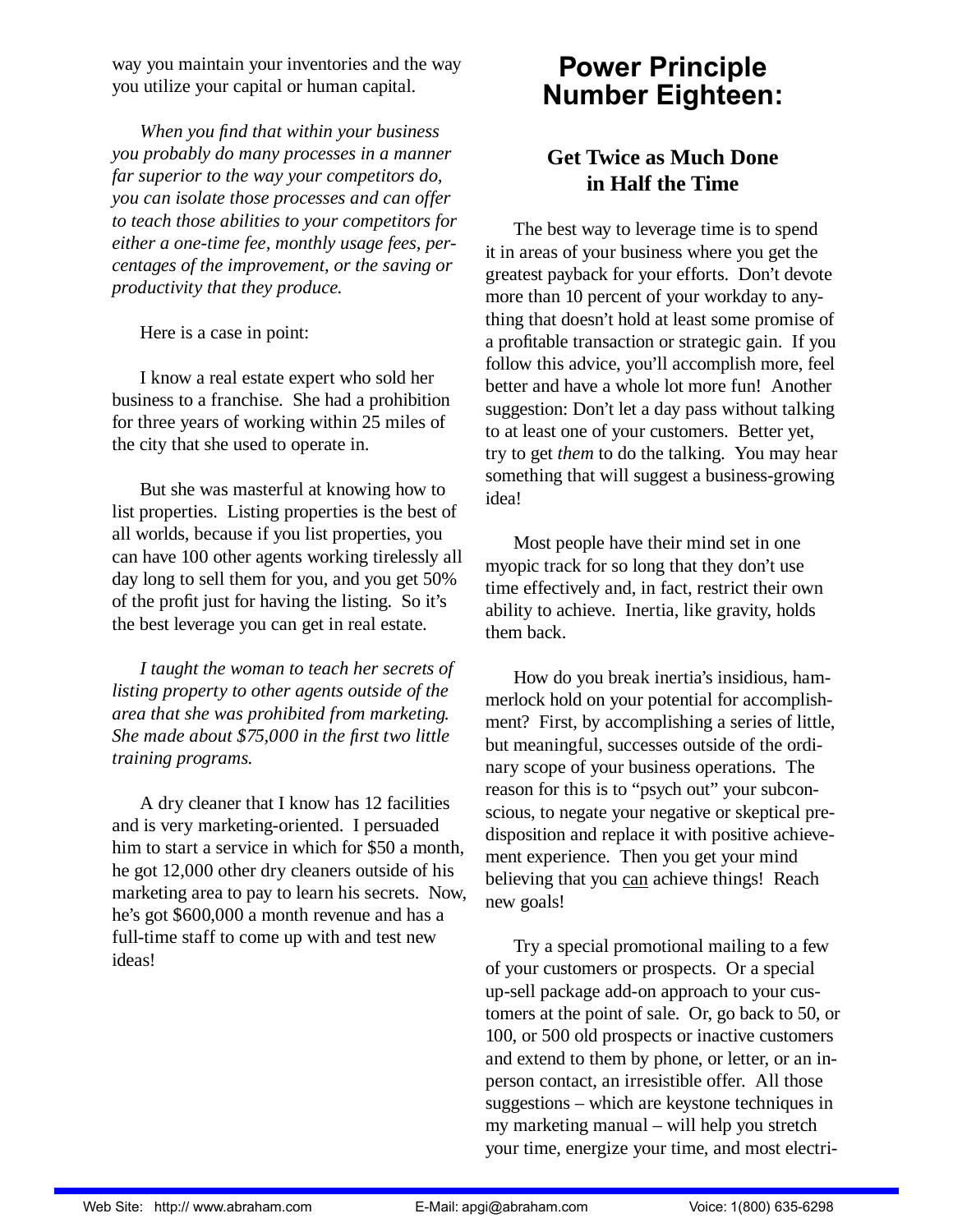fying of all, teach your mind that it *can* break out of the mold of not wanting to try something new.

I can understand how you might want to take just one or two steps at first, before experimenting with some of the more ambitious marketing techniques I tell you about in "*Business Breakthroughs*," and in my seminars. It's only natural, human, for a person to want to feel comfortable and confident in *this* part of the woods, before going charging off into *that* new and unknown part.

At the same time, I strongly recommend that you read a few of the best selections on the "positive thinking" bookshelf. My all-time favorites are these:

> *Think and Grow Rich*, by Napolean Hill *How I Raised Myself From Failure to Success in Selling*, by Frank Betzger **How to Win Friends and Influence** *People*, by Dale Carnegie *How to Sell Yourself*, by Elmer Wheeler

I also recommend Joe Karbo's famous book, *The Lazy Man's Way to Riches*. Read it and think about it, then pick it up and read it again, and I think you'll agree that it will help you transcend the self-limits we business people often impose on ourselves.

## **Power Principle Number Nineteen:**

#### **Use Direct Mail – But Use It Right**

I have helped clients make millions of dollars in direct mail, and I know it can generate new sales for *you*, regardless of what profession or business you're in. Using a targeted neighborhood mailing, a young dentist can attract patients by offering free oral exams or a discounted "family" dental plan; direct mail isn't the exclusive province of magazine publishers and other giant mailers.

wonder how risky it is – that is, how well you have to do in results to make it pay off. Well, I am perfectly satisfied if 95 out of 100 people receiving a cold-prospect mailing don't open it, *so long as one half of the remaining fi ve do reply*. The following math makes my point:

> At a cost of about 35 cents a letter, you'd spend around \$350 on a 1,000-letter mailing. If only 2% (20 people) responded, with an average purchase of \$100, you'd gross \$2,000 on your \$350 outlay. Deduct 50% of gross for selling expenses, plus the \$350 for mailing and advertising, and then subtract 10% of what remains for general and administrative expenses.

*Bottom line: On a mere 2% response, you*  net almost \$600 in profit for every 1,000 let*ters you mail!*

Direct mail is the least expensive, most effective and most straightforward way to tell your full sales story on customers and prospects. A flesh-and-blood sales staff can call on accounts once every two or three months. But, using well-crafted direct mail, you can call on many more prospects every month.

And each sales call will cost you a dollar or less, instead of \$15 or more!

In my newsletter, "*Business Breakthroughs*," I will be returning often to the subject of direct mail. But before I leave the subject here, I hope you will fix clearly and forever in your mind my prescription for effective, profit-delivering sales letters:

- 1. Your letter should have a power headline, one that captures the reader's attention.
- 2. Your letter should spell out distinct and desirable advantages you can offer the reader.
- 3. Your letter should then validate the benefit claims you're making. (This might be done by a testimonial, or

If you haven't tried "DM", you might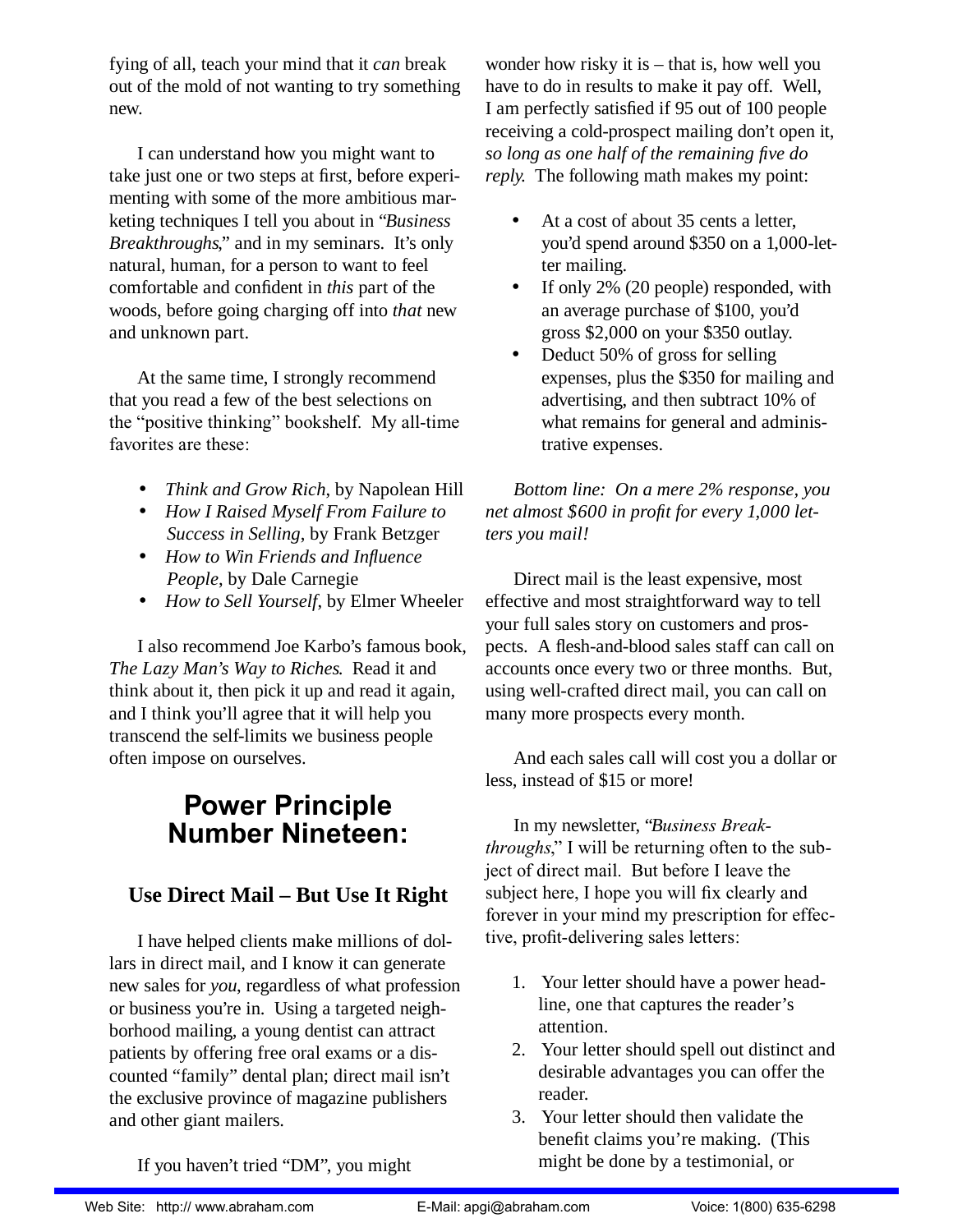through the introduction of factual evidence or analysis.)

- 4. Your letter should persuade the reader to accept your offer and place an order.
- 5. Your letter should motivate the reader to act at once. "Reply right away." "Send back the coupon."

There's something else I want to share with you. It's what I call the "assumptive letter." It's often ignored, in fact not even widely known, and yet it has literally massive potential for building a company's sales and profits.

The essence of this technique is to beam your letter solely to people who are seriously thinking about acquiring the products or services you sell. This is unlike most direct-mail sales letters, or sales lead-generating devices which ask: "Have you been thinking about investing in stocks?" or, "Are you thinking about buying a new car?"

The *assumptive* approach actually assumes that the prospects are inextricably desirous of acquiring the goods or services you offer. Where the typical sales letter *asks*, you *state*. For instance, in an assumptive letter for a car dealer, you would write something like this:

"I know you are within weeks of trading in your Sable on a new model, but I don't know what you've been thinking of buying.

"However, before you sign a binding sales agreement, I'd like you to consider my company's offer."

An assumptive letter for a real estate firm looking for listings might start out this way:

"A friend of yours told me that you're about ready to put your home on the market. Before you list your home, I'd like to outline for you the 10 most effective ways to increase the selling price and shorten the listing period of any home you will ever sell."

A plastic surgeon might simply say (in his or her letter):

"A professional colleague of mine recently told me that you've given some thought to cosmetic facial surgery." Or – "A friend of yours suggested I write to you in confidence about the cosmetic surgical procedures my office performs."

To hit home, an assumptive letter should be personalized, with the addressee's name and address laser-printed by a computer. Mailing houses can arrange that for you. I also urge my business friends to offer major benefits in their assumptive letters. A free consultation, perhaps, or a free report with high perceived value – all risk-free, with no obligation to buy.

Wind up your assumptive letter with a request for action.

Give the reader a name to call, or a short reply card to fill out and return in a postagepaid envelope. If used correctly, one of these letters will outpull the routine, generalized sales letters many times over. It's a simply great profit enhancer. Please test it the next time you have an opportunity, and let me know how things turn out. You may develop some non-proprietary but creative touches of your own that I can pass on to other *Breakthrough* readers.

#### **Find People Willing To Be Customers**

There is a wonderful directory that you should spend an enormous amount of time with. It's called the *Standard Rate and Data Service List Directory*, and it's published by SRDS Publishing in Skokie, IL. (800) 323-4601

It costs about \$350 a year for a subscription. There are about 40,000 different lists you can rent and they are broken into two categories: mail orders sold and compiled.

If you want to know every engineer in the country or everyone who lives in a home valued at over \$500,000, you can identify that. Or, you may want to know everybody who sub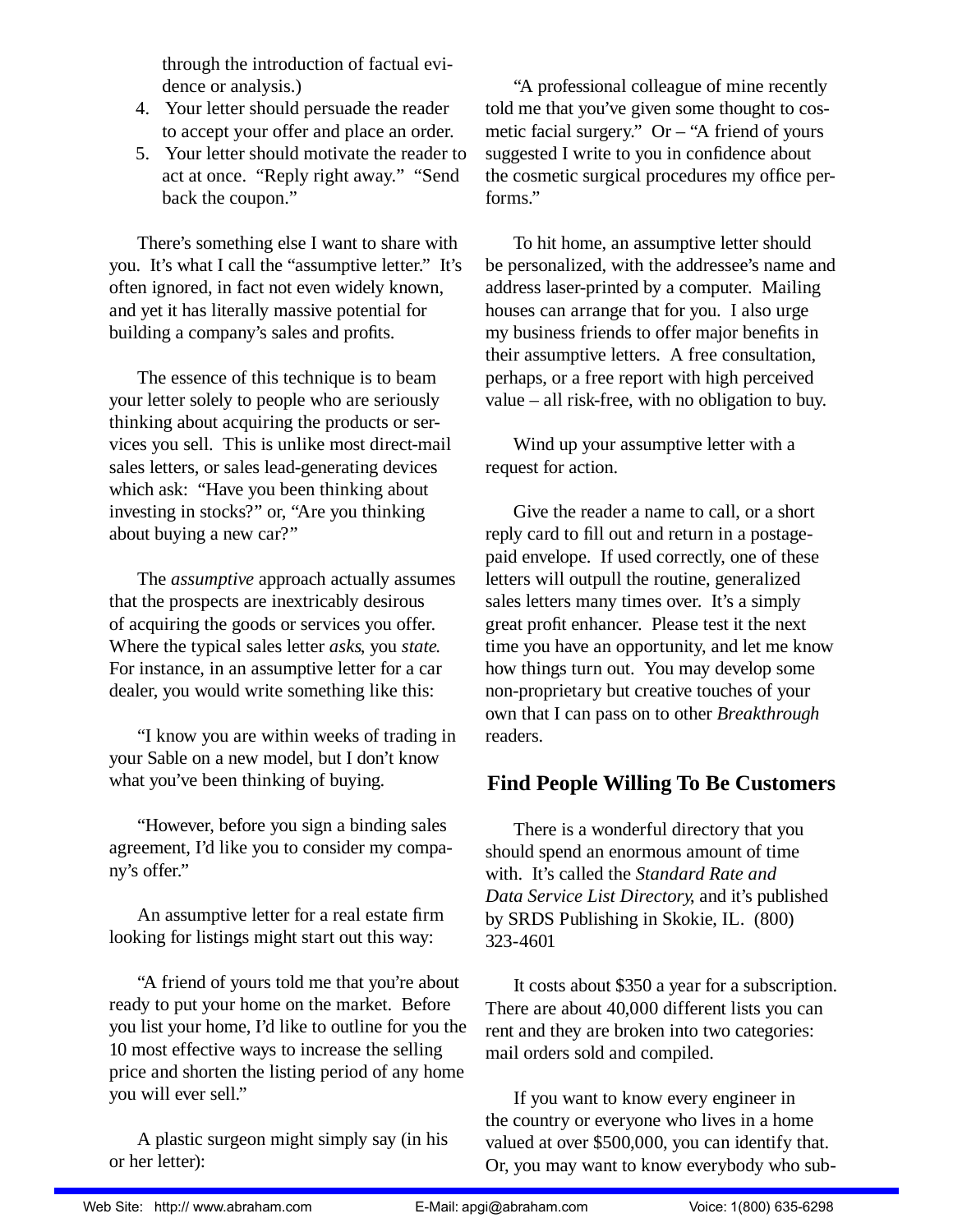scribes to *The Wall Street Journal* or everyone who is a member of a particular trade association. You can identify them.

When you see the different distinctions and ways you can identify and target segments of people and businesses, it opens up incredible opportunities.

The only way you can know this is to spend some time with two things: the aforementioned directory, and the lists of mailing brokers in that same directory.

Mailing brokers are professionals who advise you. I would pick out two or three and call them and ask them all the same questions, because some list brokers are stronger in certain areas than others.

## **Power Principle Number Twenty:**

#### **Develop Multiple Income Sources**

In my seminars, I often display a stylized drawing of the ancient Greek Parthenon. You may remember that structure from your history classes in school, or from your overseas travels. It's a large marble temple whose heavy roof is supported by numerous pillars. Without those many pillars, the roof would collapse.

And that's my point! Your business could collapse if it's only supported by one or two income streams. Too many business owners gamble everything on a single revenue source. They get attached to one thing – let's say telemarketing – and overlook the fact that there are at least a half-dozen income streams they could access.

What about direct mail? Or endorsements? Or back-end selling? Or aggressive newspaper advertising? Or joint ventures? Or a really systematic, creative and earnestly pursued referral program? See my point? You're shortchanging yourself if you rely on only one or two channels of business, and don't try to open up

other channels.

It's very much like the sensible approach to investing: "Diversify." "Don't put all your eggs in one basket."

I'm not saying that you should jump into everything at once. Try one or two of my business-building techniques first, to get used to the idea of funnel-vision marketing, as opposed to tunnel-vision marketing. Then, as you have an opportunity to test and compare one strategy with another, refine what you're doing, abandon what doesn't click, and then move on to another technique. As you do that, I'll be standing at the ready, waiting to answer any questions that might come up!

In the professions, and even in some businesses, there are traditions that foster a reluctance to use anything but dry, old-fashioned marketing and advertising approaches. And some of the rock-hard holdouts won't advertise at all (beyond putting their name in the Yellow Pages!).

But I say, "Let's lighten up." We're on the brink of the new millenium, and already in a world of rapidly evolving communications technology – high-powered PCs, Internet, cellular phones, interactive TV, virtual reality and (though it might upset some people) even the "infomercial"!

There is nothing inherently wrong about a doctor, or a hospital, or an assisted-care facility using creative, colorful, effective advertising. In fact, one of the most provocative commercials I've ever heard is a two- or threeminute radio spot for a chest-pain examination and treatment center in Virginia. The spot passes all my tests: a) it lets people know of a service that can improve their lives, and possibly save their lives, and b) it explains in specific terms how that can be done, and why the center is unique, and c) it asks radio listeners to respond right away, and tells them how to respond.

In other words, it "asks for the order" –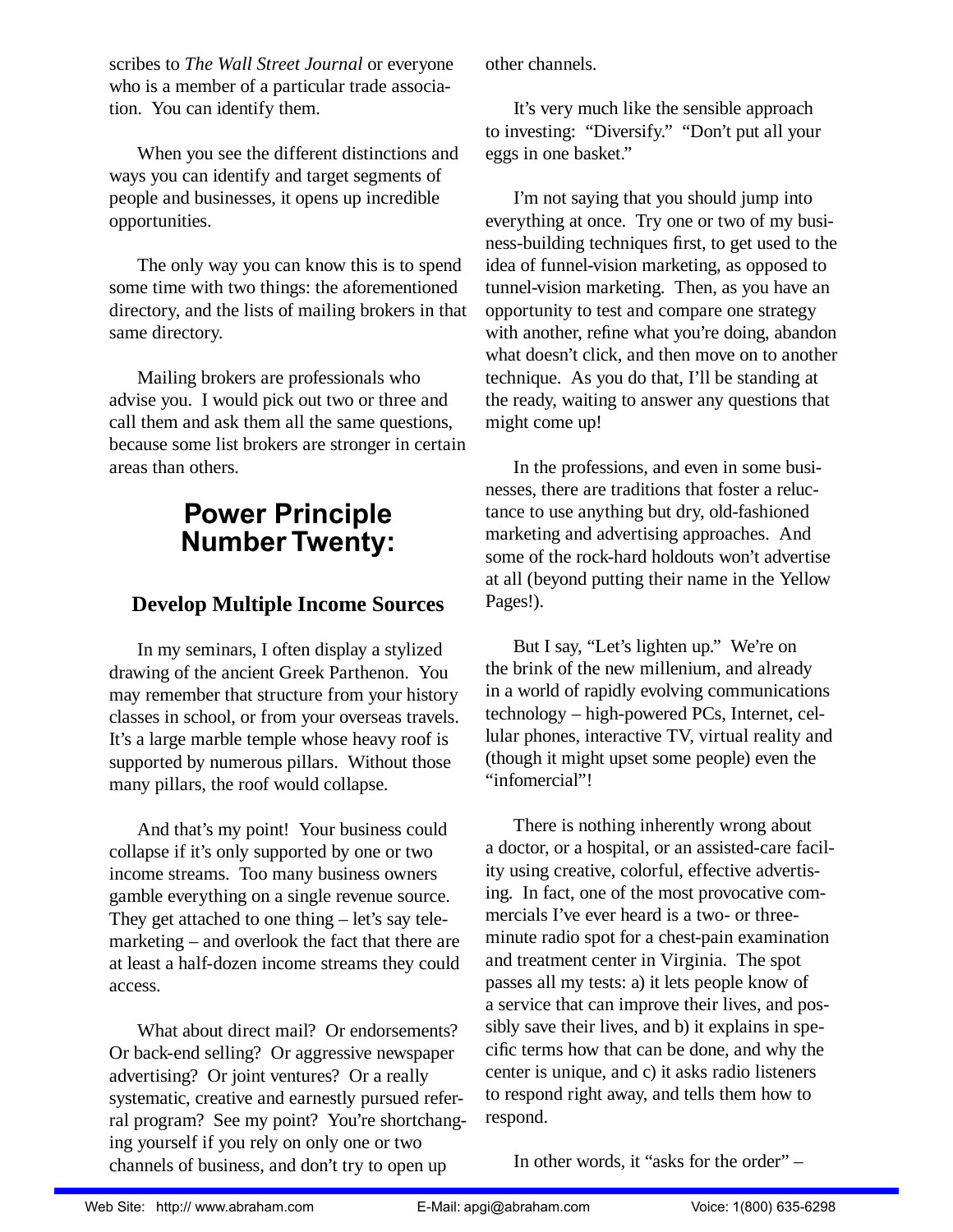something some people in business sometimes fail to do!

The real super-achievers I've known take on one really good idea at a time. Then they spend the time and attention necessary to fully perfect and optimize all the avenues of sustainable profit that one idea holds. Then, after they have fully developed all the facets of potential existing in that concept, they carefully integrate the concept into an ongoing, perpetual part of their business.

Only after they have assured themselves that Concept "A" is a permanent part of their business do they move on to Concept "B." By layering one solid concept on top of another, a company can very quickly build fabulous streams of income resulting in a perpetual money machine that can't be stopped.

Marketer John Caples once said it very well: "Test everything on a small scale before you spend money on a large scale."

## **Power Principle Number Twenty-One:**

#### **Know Your Niche**

Think about your past experiences as a customer in light of the "USP" examples I gave you previously. When you are in the market for something, wouldn't you respond to a company that strongly presents one of the basic USPs I mentioned?

Of course you would!

#### However, remember this: **You will never appeal to everybody.**

The question really is which particular niche do you, as a business owner, want to fill? There is a vast gulf between upscale clients and bargain seekers. To assure your success, let's first identify the specific segment of the market that you want to capture, and then hone your Unique Selling Proposition to a sharp edge, so

that we can slice off as much of that market for you as possible.

Remember, your USP must not only fill a market void, but also produce adequate volume, customers, action and profit to satisfy your psychological and financial needs.

I may be the guide on this trip to success, but it's your trip.

Warmly,

Jay Abraham

P.S. I have saved a very special "Bonus" treat for you. You might call it a 22nd Power Principle! You'll find it below  $-$  it's a powerful, but surprisingly little-known and little-used way to grow your business without using cash!

## **Barter Your Way to Increased Sales**

Whatever business or profession you're in, you have the capacity to generate finished goods or services that cost you less than their market value.

If you're a plastic surgeon and you perform facelifts, a facelift may have a market value of \$4,000, but it may cost you \$400 in hard incremental costs.

If you are a manufacturer of sofas, a sofa may sell for \$5,000, but your hard cost may only be \$500.

Here's how bartering works:

If you ran \$5,000 worth of advertising on a radio station, you would have to write a check for \$5,000. But if you can persuade the radio station to, instead of being paid in cash, be paid in your products or services, what you have done is reduce your acquisition cost of that radio time by the markups on your product.